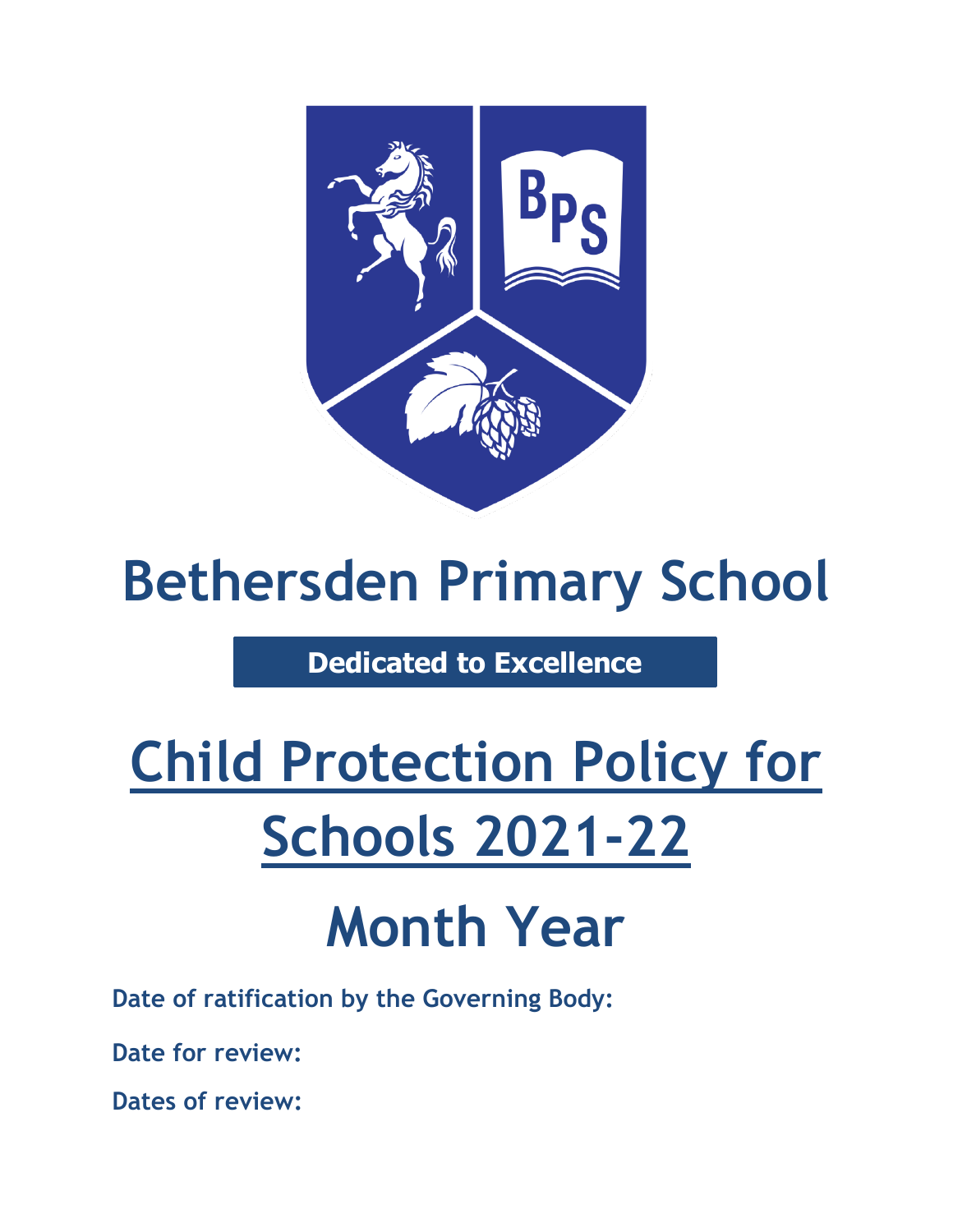### **Protection Policy**

**This is a core policy that forms part of the induction for all staff. It is a requirement that all members of staff have access to this policy and sign to say they have read and understood its contents**.

Date written: September 2021 Date of last update: February 2022 Date of next full review: September 2022 or earlier if any relevant legislation or linked policy deems it prudent

**This policy will be reviewed at least annually and/or following any updates to national and local guidance and procedures.**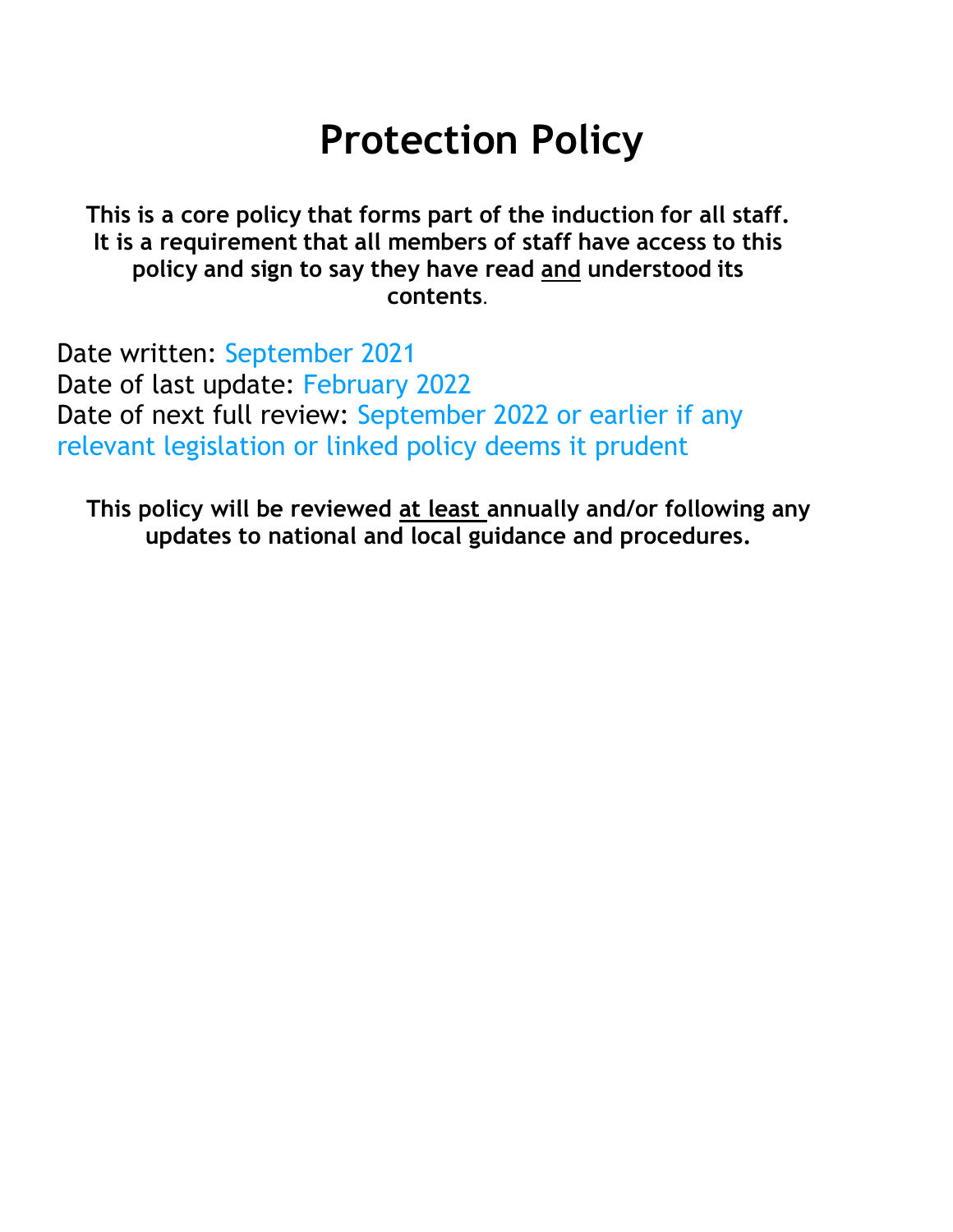#### **Key Contacts**

|                                               | <b>Name</b>                                      | <b>School contact information</b>                                 |
|-----------------------------------------------|--------------------------------------------------|-------------------------------------------------------------------|
| <b>Designated Safeguarding Lead</b><br>(DSL)  | <b>Mr Stuart</b><br>Gawthorpe                    | headteaacher@bethersden.kent.sch.uk                               |
| <b>Deputy Designated Safeguarding</b><br>Lead | Mrs Sam Green                                    | sgreen@bethersden.kent.sch.uk                                     |
| Headteacher                                   | <b>Mr Stuart</b><br>Gawthorpe                    | headteaacher@bethersden.kent.sch.uk                               |
| <b>Safeguarding Governor</b>                  | <b>Mrs Kate Kirk</b><br><b>Mrs Liz Wearmouth</b> | kkirk@bethersden.kent.sch.uk<br>lwearmouth@bethersden.kent.sch.uk |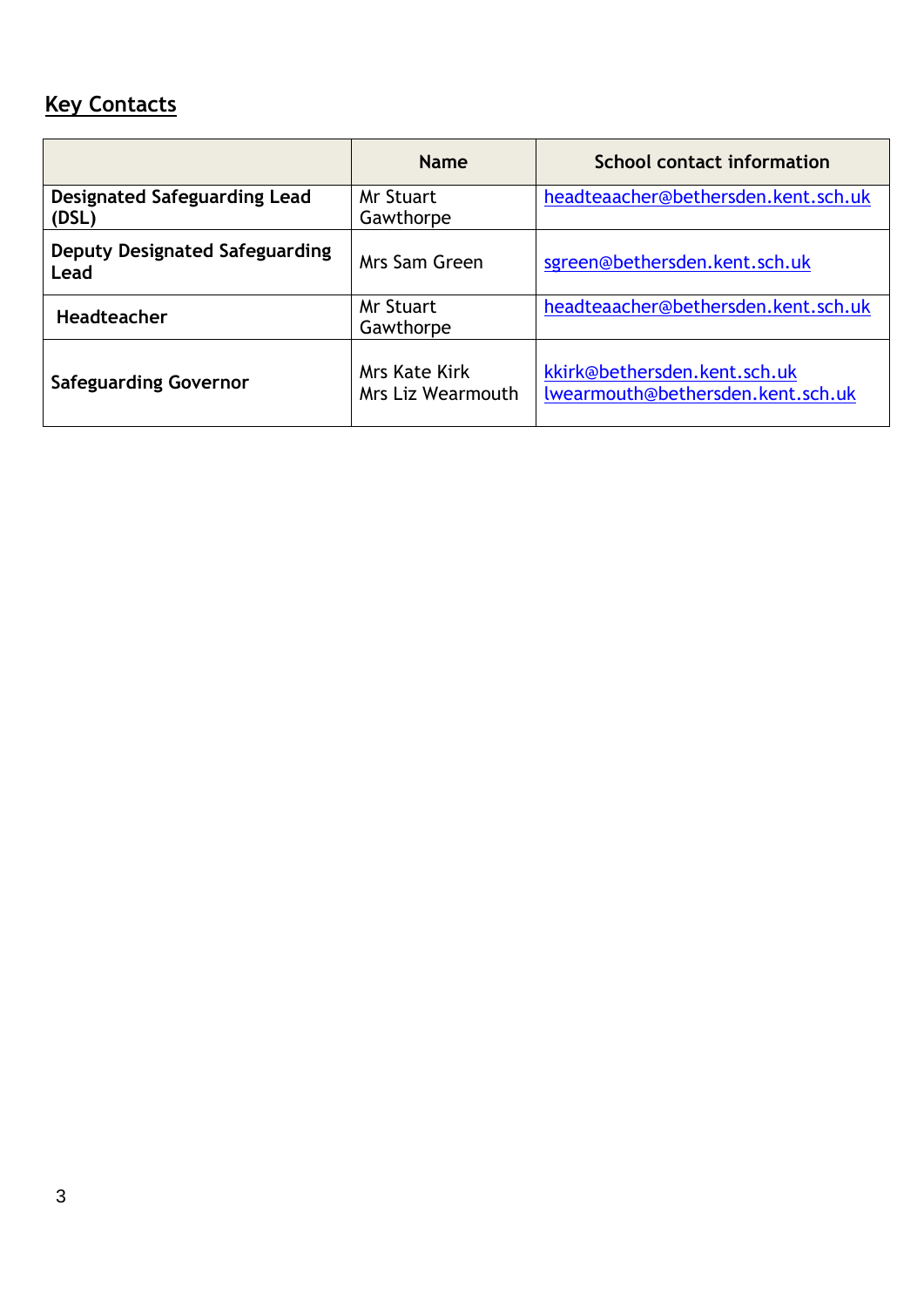#### **Contents**

|                                                               | Page |
|---------------------------------------------------------------|------|
|                                                               |      |
| What to do if you have a welfare concern flowchart            |      |
|                                                               |      |
| 1. Child Focused Approach to Safeguarding                     | 6    |
| 2. Key Responsibilities                                       | 9    |
| 3. Child Protection Procedures                                | 11   |
| Specific Safeguarding Issues<br>4.                            | 16   |
| Supporting Children Potentially at Greater Risk of Harm<br>5. | 21   |
| 6. Online Safety                                              | 23   |
| <b>Staff Engagement and Expectations</b><br>7.                | 26   |
| 8. Safer Recruitment and Allegations                          | 28   |
| 9. Opportunities to teach safeguarding                        | 31   |
| 10. Physical Safety                                           | 31   |
| <b>11. Local Contacts</b>                                     | 32   |
|                                                               |      |
| Appendix 1: Categories of Abuse                               | 33   |
| Appendix 2: Support Organisations                             | 36   |
|                                                               |      |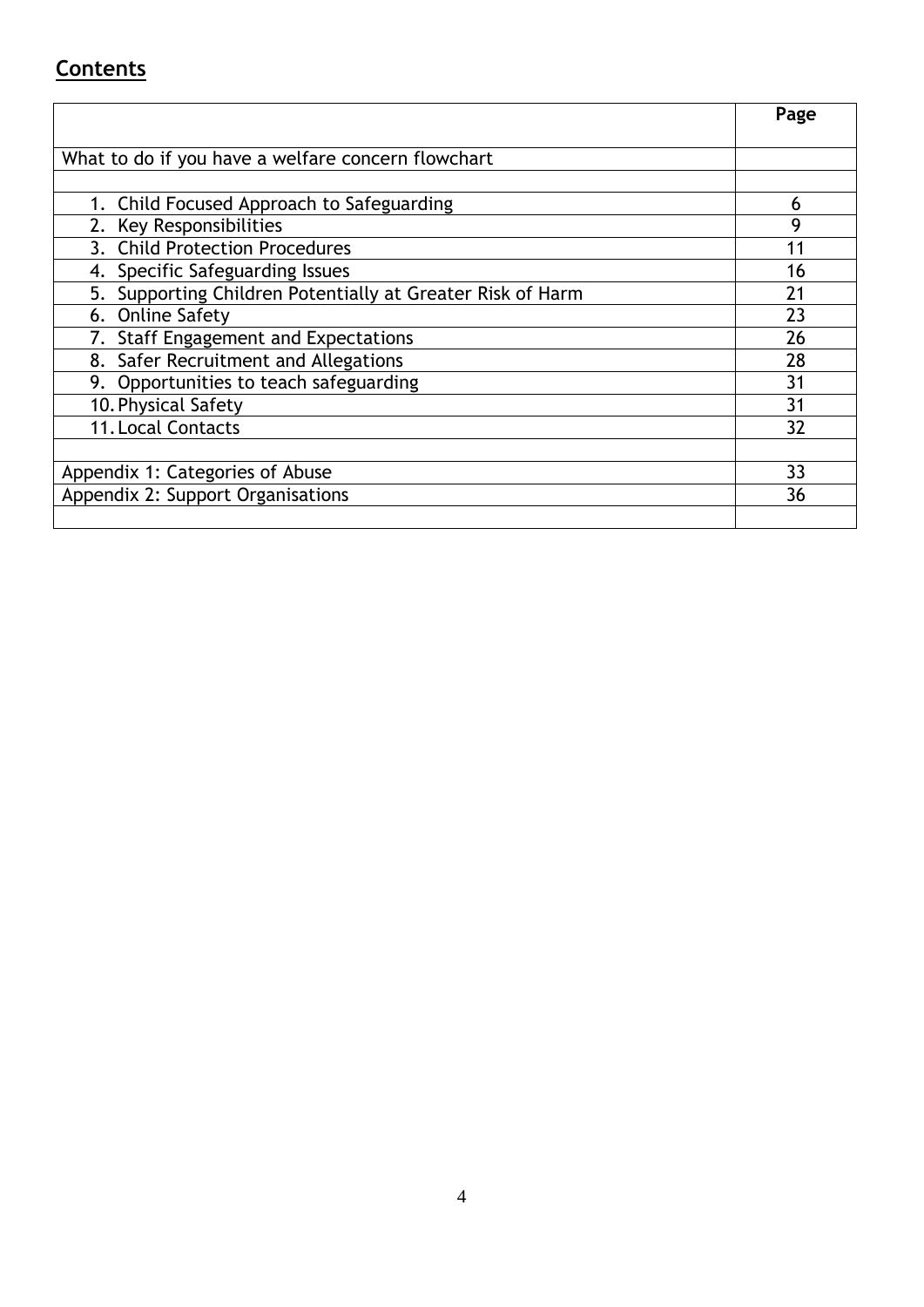#### **What to do if you have a welfare concern in Bethersden Primary School**



At all stages, the child's circumstances will be kept under review The DSL/Staff will request further support if required to ensure the **child's safety** is **paramount**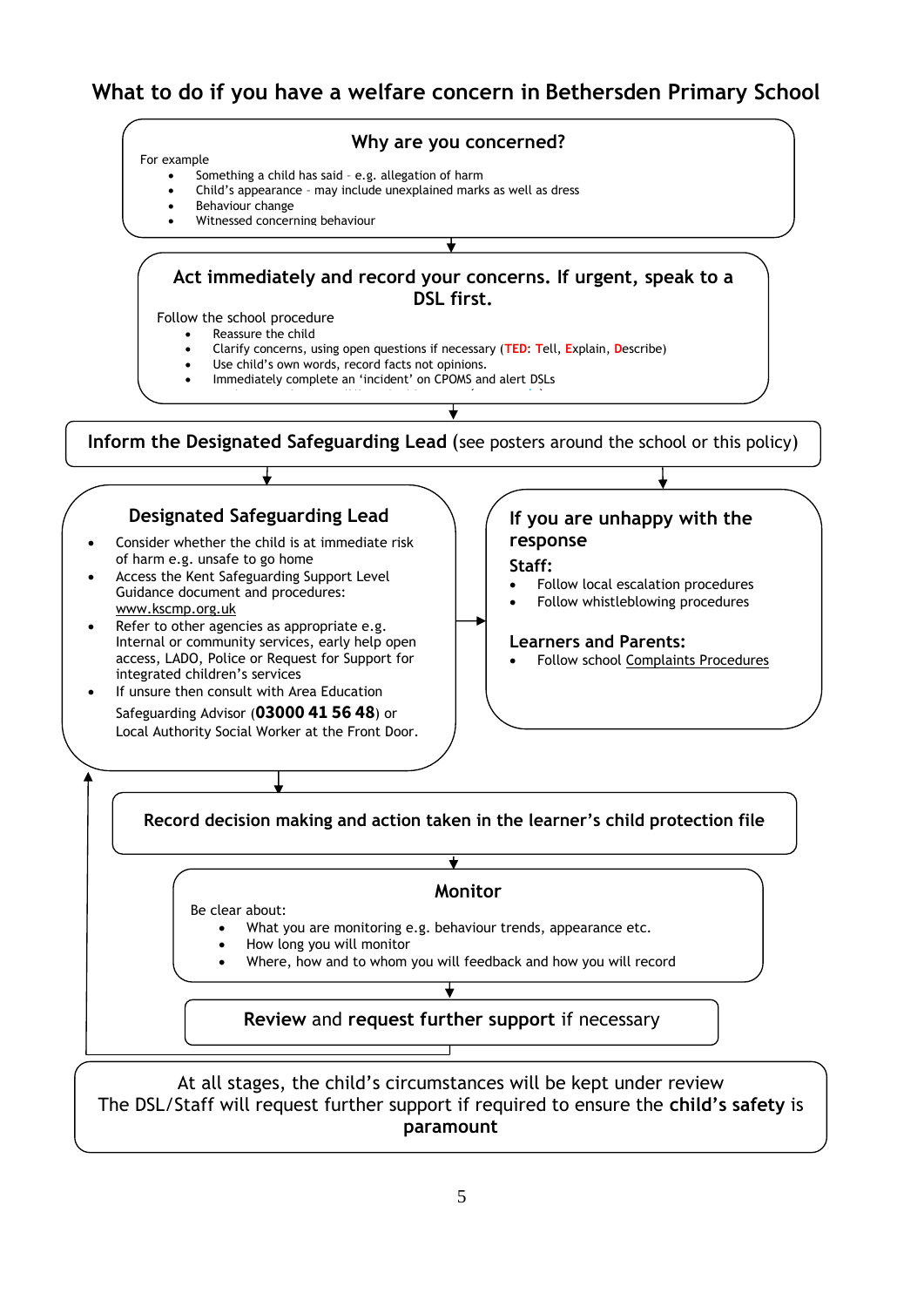#### **1. Child Focused Approach to Safeguarding**

#### **1.1 Introduction**

- Bethersden Primary School recognise our statutory responsibility to safeguard and promote the welfare of all children. Safeguarding is everybody's responsibility and all those directly connected (staff, volunteers, governors, leaders, parents, families, and learners) are an important part of the wider safeguarding system for children and have an essential role to play in making this community safe and secure.
- Bethersden Primary School believe that the best interests of children always come first. All children (defined as those up to the age of 18) have a right to be heard and to have their wishes and feelings taken into account and all children regardless of age, gender, ability, culture, race, language, religion or sexual identity, have equal rights to protection.
- Staff working with children at Bethersden Primary School will maintain an attitude of 'it could happen here' where safeguarding is concerned. When concerned about the welfare of a child, staff will always act in the best interests of the child and if any member of our community has a safeguarding concern about any child or adult, they will act and act immediately.
- Bethersden Primary School recognises the importance of providing an ethos and environment within our school that will help children to be safe and to feel safe. In our school children are respected and are encouraged to talk openly. We will ensure children's wishes and feelings are taken into account when determining what safeguarding action to take and what services to provide.
- Our core safeguarding principles are:
	- o **Prevention**
		- positive, supportive, safe culture, curriculum and pastoral opportunities for children, safer recruitment procedures.
	- o **Protection**
		- following the agreed procedures, ensuring all staff are trained and supported to recognise and respond appropriately and sensitively to safeguarding concerns.
	- o **Support**
		- for all learners, parents and staff, and where appropriate specific interventions are required for those who may be at risk of harm.
	- o **Working with parents and other agencies**
		- to ensure timely, appropriate communications and actions are undertaken when safeguarding concerns arise.
- The procedures contained in this policy apply to all staff, including and governors, temporary or third-party agency staff and volunteers) and are consistent with those outlined within KCSIE 2021.

#### **1.2 Policy Context**

• This policy is implemented in accordance with our compliance with the statutory guidance from the Department for Education, 'Keeping Children Safe in Education' 2021 (KCSIE) which requires individual schools and colleges to have an effective child protection policy.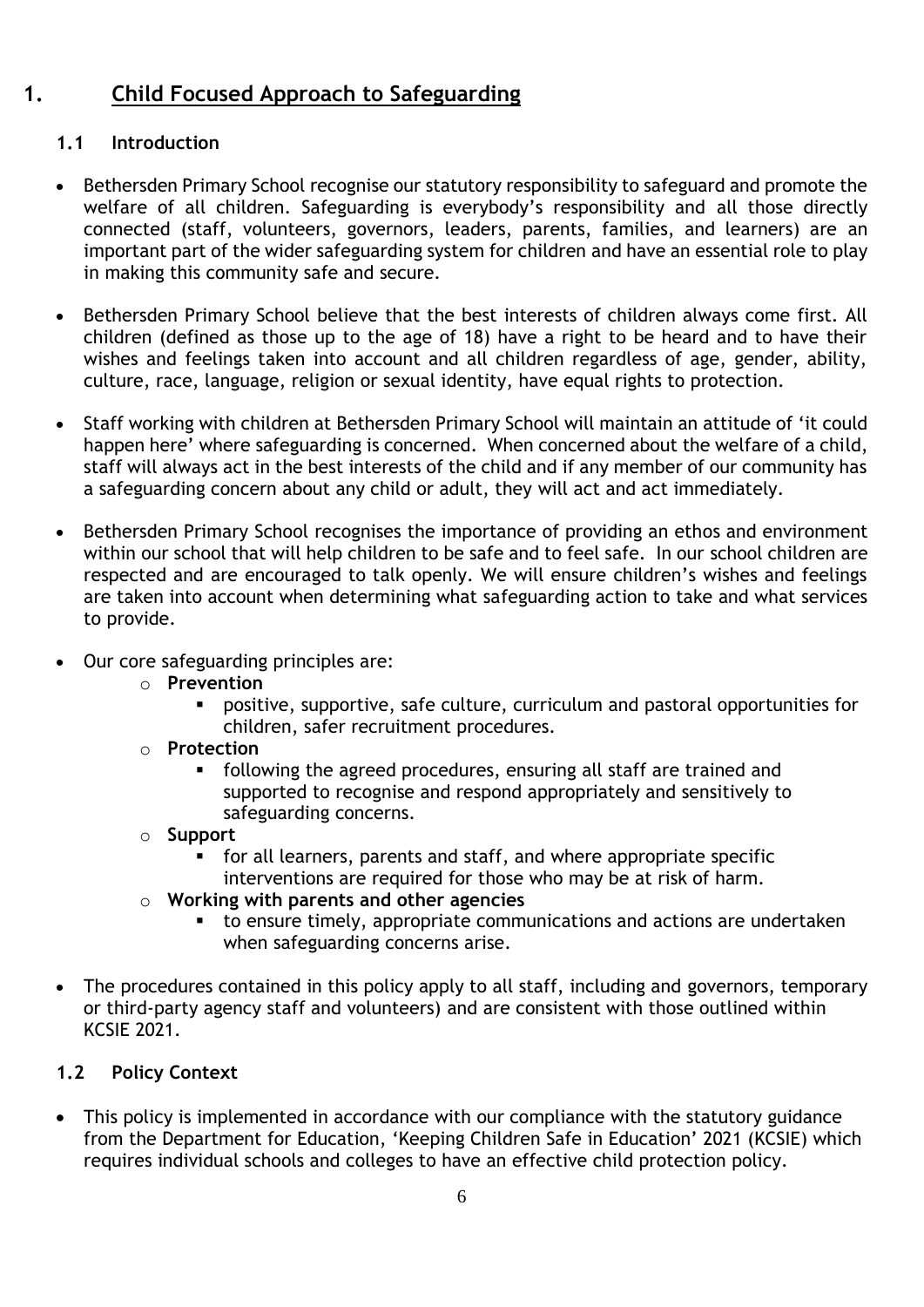- This policy has been developed in accordance with the principles established by the Children Acts 1989 and 2004 and related guidance. This includes but is not limited to:
	- o Keeping Children Safe in Education 2021 (KCSIE)
	- o Working Together to Safeguard Children 2018 (WTSC)
	- o Ofsted: Education Inspection Framework' 2021
	- o Framework for the Assessment of Children in Need and their Families 2000
	- o Kent and Medway Safeguarding Children Procedures
	- o Early Years and Foundation Stage Framework 2021 (EYFS)
	- o The Education Act 2002
	- o Education and Inspections Act 2006
	- o The Education (Independent School Standards) Regulations 2014
	- o The Non-Maintained Special Schools (England) Regulations 2015
- Section 175 of the Education Act 2002 requires school governing bodies, local education authorities and further education institutions to make arrangements to safeguard and promote the welfare of all children who are pupils at a school, or who are students under 18 years of age. Such arrangements will have to have regard to any guidance issued by the Secretary of State.
- Bethersden Primary School is currently operating in response to coronavirus (Covid-19), however, our safeguarding principles, remain the same. We will continue to follow government guidance and will amend this policy and our approaches, as necessary.
- As a result of the Covid-19 pandemic some members of our community may have been exposed to a range of adversity and trauma including bereavement, anxiety and in some cases increased welfare and safeguarding risks. We will work with local services, such as health and the local authority, to ensure necessary support is in place.

#### **1.3 Definition of Safeguarding**

- In line with KCSIE 2021, safeguarding and promoting the welfare of children is defined for the purposes of this policy as:
	- o protecting children from maltreatment
	- o preventing impairment of children's mental and physical health or development
	- o ensuring that children grow up in circumstances consistent with the provision of safe and effective care, and
	- o taking action to enable all children to have the best outcomes.
- Bethersden Primary School acknowledges that safeguarding includes a wide range of specific issues including (but not limited to):
	- Abuse and neglect
	- Bullying, including cyberbullying
	- Children with family members in prison
	- Children Missing Education (CME)
	- Child missing from home or care
	- Child Sexual Exploitation (CSE)
	- Child Criminal Exploitation (CCE)
	- Contextual safeguarding (risks outside the family home)
	- County lines and gangs
	- Domestic abuse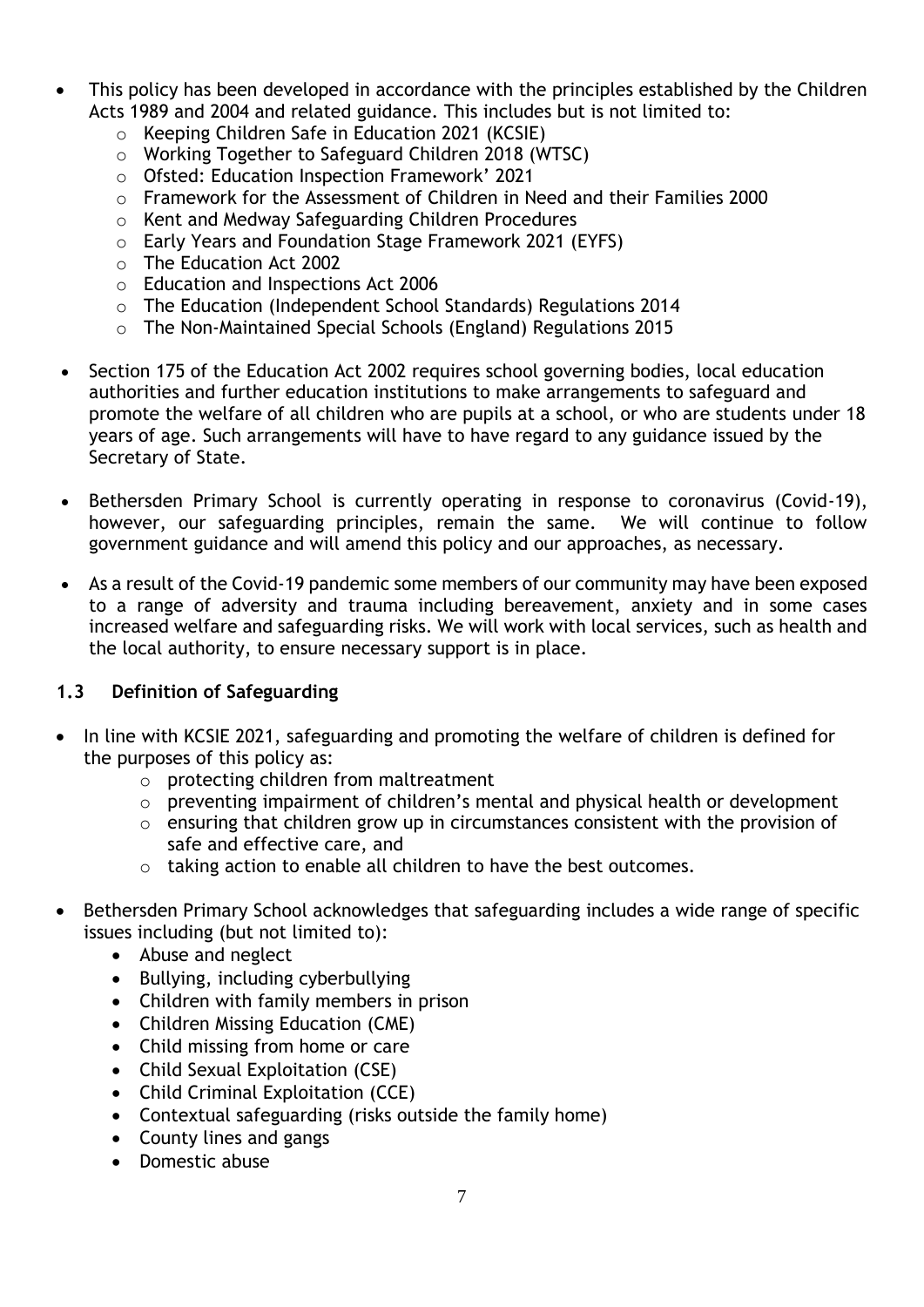- Drugs and alcohol misuse
- Fabricated or induced illness
- Faith abuse
- Gender based abuse and violence against women and girls
- Hate
- Homelessness
- Human trafficking and modern slavery
- Mental health
- Nude or semi-nude image sharing, aka youth produced/involved sexual imagery or "Sexting"
- Online safety
- Peer on peer abuse
- Preventing radicalisation and extremism
- Private fostering
- Relationship abuse
- Serious violence
- Sexual violence and sexual harassment
- So-called 'honour-based' abuse, including Female Genital Mutilation (FGM) and forced marriage
- Upskirting

(Also see Part One and Annex B within 'Keeping Children Safe in Education' 2021)

#### **1.4 Related Safeguarding Policies**

- This policy is one of a series in the Bethersden Primary School integrated safeguarding portfolio and should be read and actioned in conjunction with the policies as listed below:
	- Behaviour management
	- Code of conduct
	- Searching, screening and confiscation
	- Online safety
	- Social media
	- Mobile and smart technology
	- Anti-bullying
	- Data protection and information sharing
	- Image use
	- Relationship and Sex Education (RSE)
	- Personal and intimate care
	- Health and safety, including plans for school reopening
	- Attendance
	- Risk assessments (e.g. school trips, use of technology, school re-opening)
	- First aid and accidents
	- Managing allegations against staff
	- Staff code of conduct, including Acceptable Use of Technology Policies (AUP)
	- Safer recruitment
	- Whistleblowing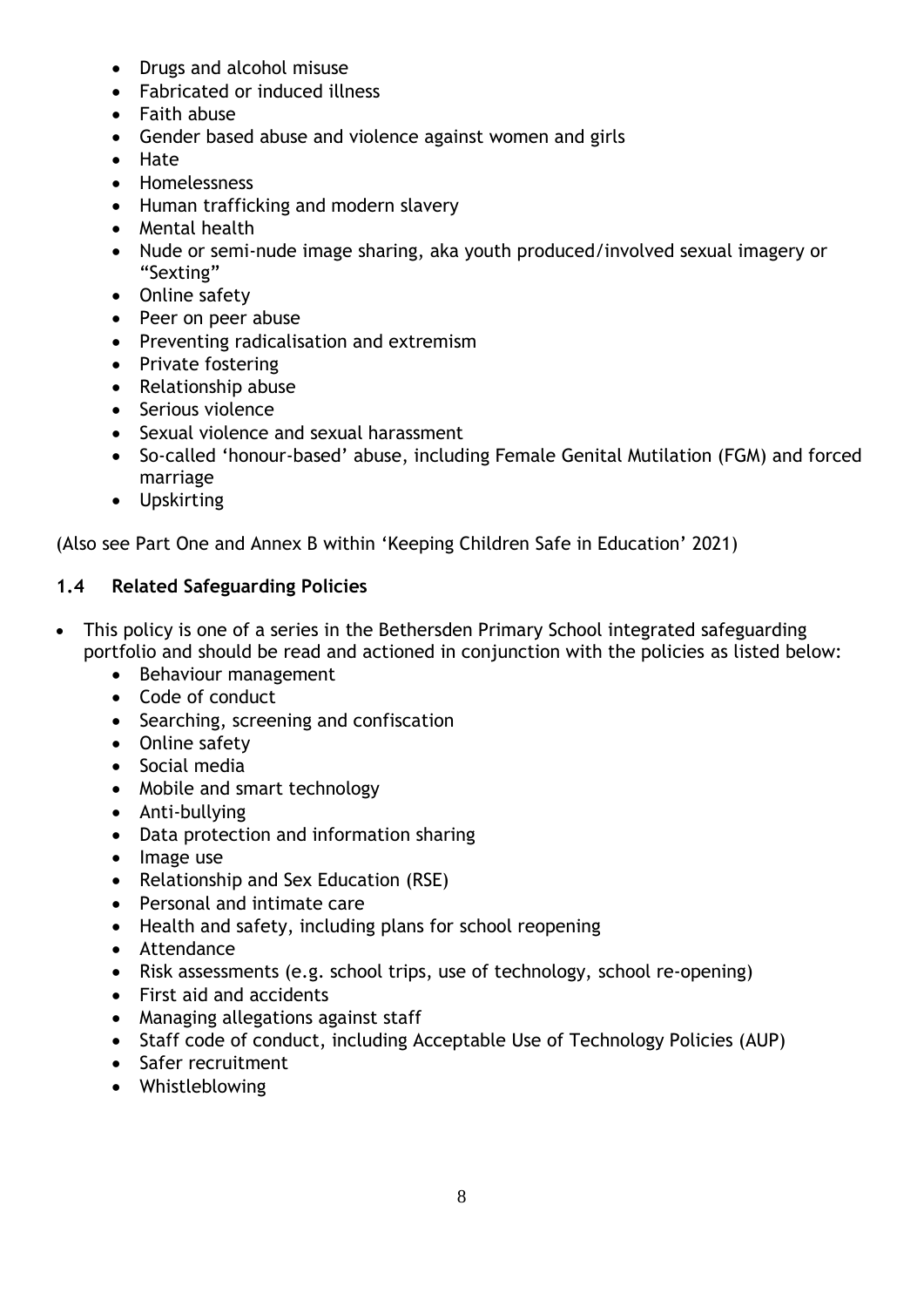#### **1.5 Policy Compliance, Monitoring and Review**

- Bethersden Primary School will review this policy at least annually (as a minimum) and will update it as needed, so that it is kept up to date with safeguarding issues as they emerge and evolve, including lessons learnt. The policy will also be revised following any national or local updates, significant local or national safeguarding events and/or learning, and/or any changes to our own procedures.
- All staff (including temporary staff and volunteers) will be provided with a copy of this policy and Part One and Annex A of KCSIE 2021 as appropriate. This can be found e.g. staff room, and on the Staff Shared Drive under Safeguarding.
- Parents/carers can obtain a copy of Bethersden Primary School's Child Protection Policy and other related policies on request. Additionally, our policies can be viewed via the school website: https://bethersden.kent.sch.uk/polices/policies/
- The policy forms part of our school development plan and will be reviewed annually by the governing body, Leadership Team and Safeguarding Team who have responsibility for oversight of safeguarding and child protection systems.
- The Designated Safeguarding Lead and Headteacher will ensure regular reporting on safeguarding activity and systems to the governing body. The governing body will not receive details of individual learner situations or identifying features of families as part of their oversight responsibility.

#### **2. Key Responsibilities**

#### **2.1 Governance and Leadership**

- The governing body and leadership team have a strategic responsibility for our safeguarding arrangements and will comply with their duties under legislation.
- The governing body have regard to the KCSIE 2021 guidance and will ensure our policies, procedures and training is effective and complies with the law at all times.
- The school have two nominated governors for safeguarding. The nominated governors will support the DSL and have oversight in ensuring that the school has an effective policy which interlinks with other related policies, that locally agreed procedures are in place and being followed, and that the policies are reviewed at least annually and when required.
- The governing body and leadership team will ensure that the DSL is supported in their role and is provided with sufficient time so they can provide appropriate support to staff and children regarding any safeguarding and welfare concerns.
- The Headteacher will ensure that our child protection and safeguarding policies and procedures adopted by the governing body, are understood, and followed by all staff.

#### **2.2 Designated Safeguarding Lead (DSL)**

• The school has appointed (Mr Stuart Gawthorpe), a member of the senior leadership team as the Designated Safeguarding Lead (DSL).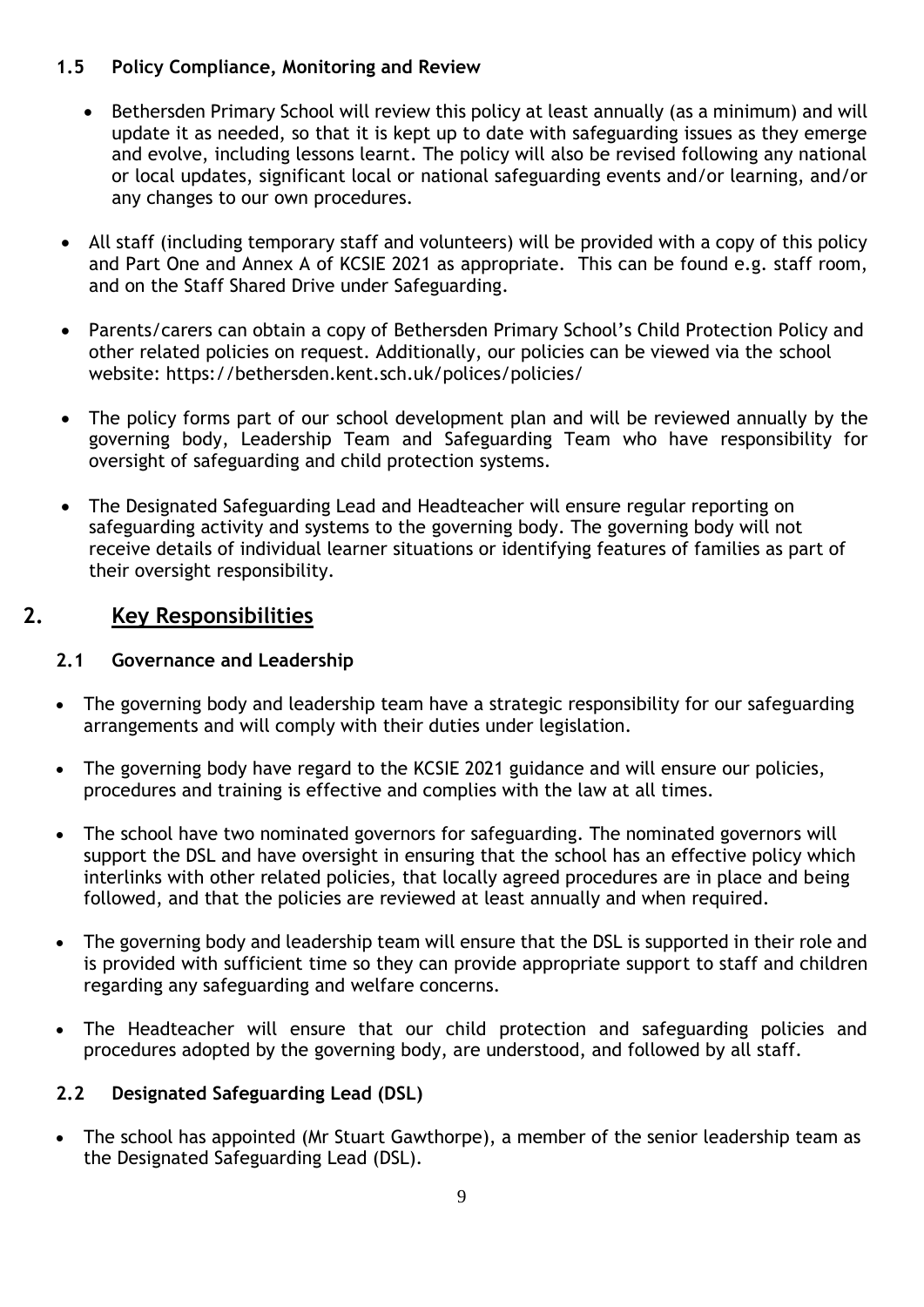- The DSL has overall responsibility for the day-to-day oversight of safeguarding and child protection systems (including online safety) in school. Whilst the activities of the DSL may be delegated to the deputies, the ultimate lead responsibility for safeguarding and child protection remains with the DSL and this responsibility will not be delegated.
- The school has also appointed Deputy DSL who will have delegated responsibilities and act in the DSLs absence.
	- Mrs Sam Green, Acting Assistant Headteacher
- It is the role of the DSL to carry out their functions as identified in Annex C of KCISE 2021. This includes but is not limited to:
	- Acting as the central contact point for all staff to discuss any safeguarding concerns
	- Maintaining a confidential recording system for safeguarding and child protection concerns
	- Coordinating safeguarding action for individual children
		- When supporting children with a social worker or looked after children the DSL should have the details of the child's social worker and the name of the virtual school head in the authority that looks after the child (with the DSL liaising closely with the designated teacher)
	- Liaising with other agencies and professionals in line with KCSIE 2021 and WTSC 2018
	- Ensuring that locally established procedures as put in place by the three safeguarding partners as part of the Kent Safeguarding Children Multi-Agency Partnership procedures (KSCMP), including referrals, are followed, as necessary.
	- Representing, or ensure the school is appropriately represented at multi-agency safeguarding meetings (including child protection conferences)
	- Managing and monitoring the school role in any multi-agency plan for a child.
	- Being available during term time (during school hours) for staff in the school to discuss any safeguarding concerns.
	- Helping promote educational outcomes by sharing the information about the welfare, safeguarding and child protection issues that children, including children with a social worker, are experiencing, or have experienced, with teachers and school leadership staff.
	- Ensuring adequate and appropriate DSL cover arrangements in response to any closures and out of hours and/or out of term activities.
	- Ensuring all staff access appropriate safeguarding training and relevant updates in line with the recommendations within KCSIE.
	- Informing the Headteacher of any significant safeguarding issues.
- The DSL will undergo appropriate and specific training to provide them with the knowledge and skills required to carry out their role. Deputy DSLs will be trained to the same standard as the DSL. The DSLs training will be updated formally at least every two years, but their knowledge and skills will be updated through a variety of methods at regular intervals and at least annually.

#### **2.3 Members of Staff**

- All members of staff have a responsibility to:
	- Provide a safe environment in which children can learn.
	- Be aware of the indicators of abuse and neglect so that they can identify cases of children who may need help or protection.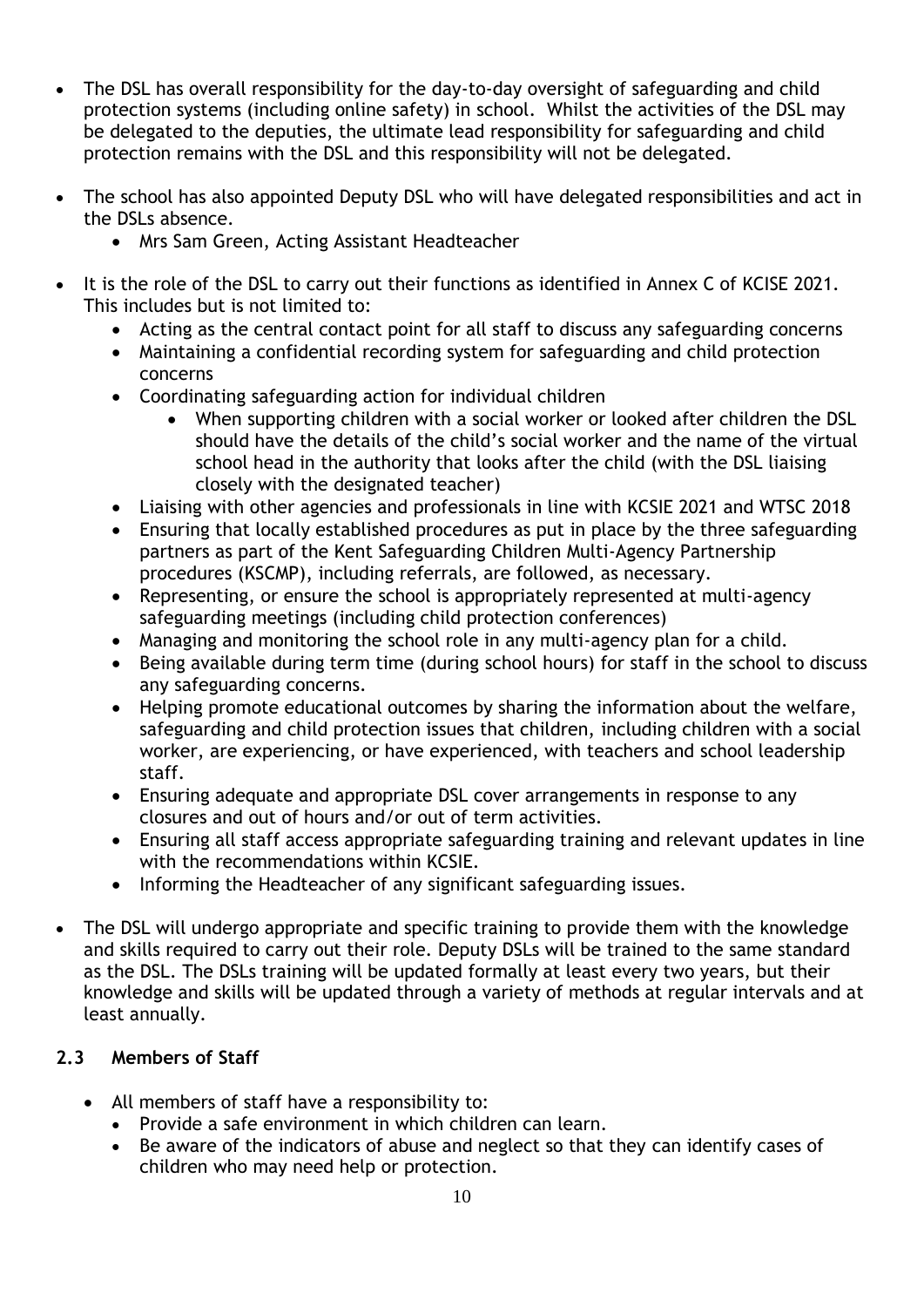- Know what to do if a child tells them that he or she is being abused or neglected and understand the impact abuse and neglect can have upon a child.
- Be able to identify and act upon indicators that children are, or at risk of developing mental health issues.
- Be prepared to identify children who may benefit from early help.
- Understand the early help process and their role in it.
- Understand the school safeguarding policies and systems.
- Undertake regular and appropriate training which is regularly updated.
- Be aware of the local process of making referrals to children's social care and statutory assessment under the Children Act 1989.
- Know how to maintain an appropriate level of confidentiality.
- Reassure children who report concerns that they are being taken seriously and that they will be supported and kept safe.

#### **2.4 Children and Young People**

Children and young people (learners) have a right to:

- Feel safe, be listened to, and have their wishes and feelings taken into account.
- Confidently report abuse, knowing their concerns will be treated seriously, and knowing they can safely express their views and give feedback.
- Contribute to the development of school safeguarding policies.
- Receive help from a trusted adult.
- Learn how to keep themselves safe, including online.

#### **2.5 Parents and Carers**

- Parents/carers have a responsibility to:
	- Understand and adhere the relevant school policies and procedures.
	- Talk to their children about safeguarding issues with their children and support the school in their safeguarding approaches.
	- Identify behaviours which could indicate that their child is at risk of harm including online.
	- Seek help and support from the school or other agencies.

#### **3. Child Protection Procedures**

#### **3.1 Recognising Indicators of Abuse and Neglect**

- All staff are made aware of the definitions and indicators of abuse and neglect as identified by Working Together to Safeguard Children (2018) and Keeping Children Safe in Education 2021. This is outlined locally within the [Kent Support Levels Guidance.](https://www.kscmp.org.uk/guidance/kent-support-levels-guidance)
- Bethersden Primary School recognise that when assessing whether a child may be suffering actual or potential harm there are four categories of abuse:
	- Physical abuse
	- Sexual abuse
	- **Emotional abuse**
	- Neglect
		- For further information see Appendix 1.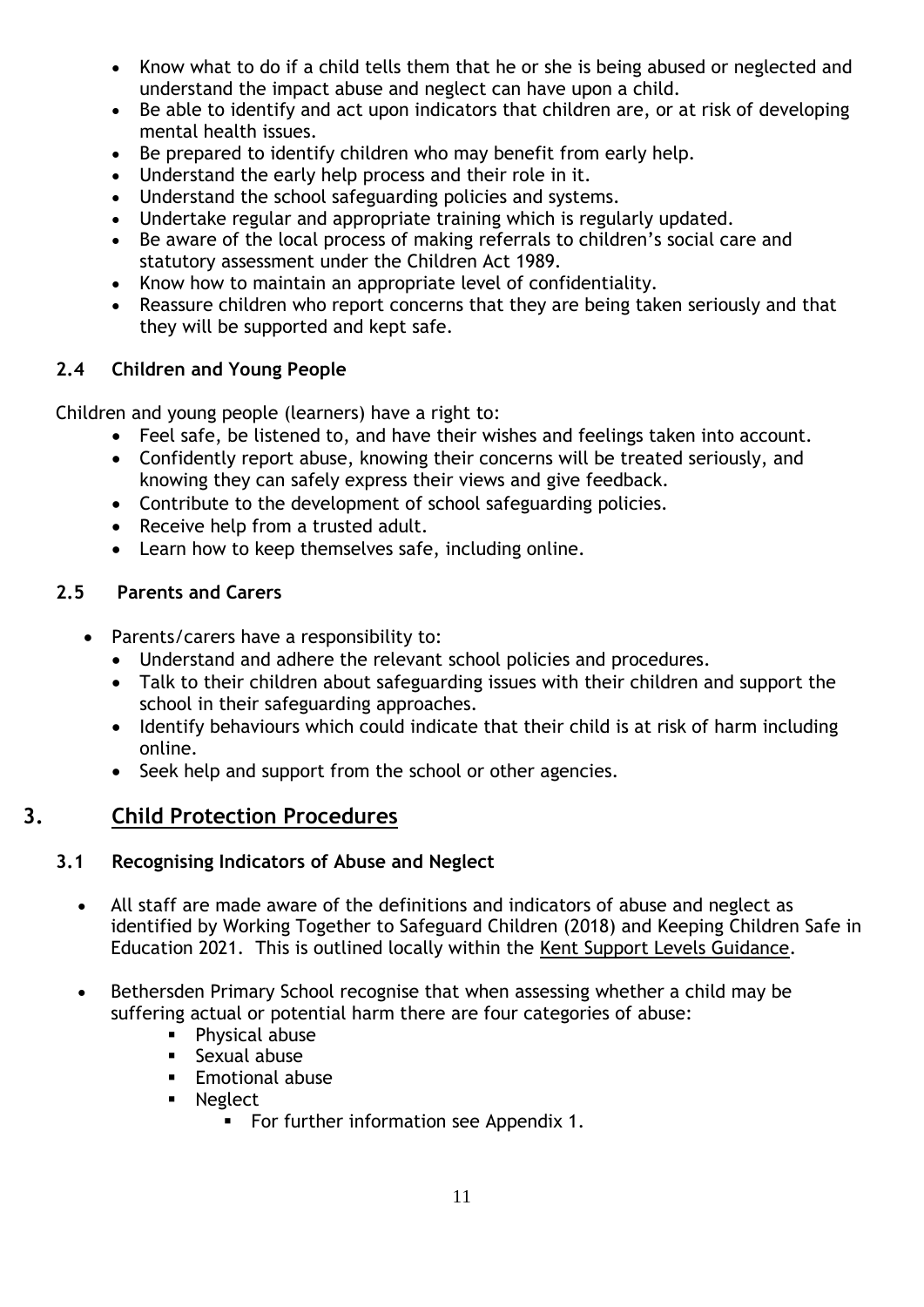- Bethersden Primary School recognises that concerns may arise in many different contexts and can vary greatly in terms of their nature and seriousness. The indicators of child abuse and neglect can vary from child to child. Children develop and mature at different rates, so what appears to be worrying behaviour for a younger child might be normal for an older child. It is important to recognise that indicators of abuse and neglect do not automatically mean a child is being abused however all concerns should be taken seriously and will be explored by the DSL on a case-by-case basis.
- Bethersden Primary School recognises abuse, neglect, and safeguarding issues are rarely standalone events and cannot always be covered by one definition or one label alone. In many cases, multiple issues will overlap with one another, therefore staff will always be vigilant and always raise concerns with a DSL.
- Parental behaviours can indicate child abuse or neglect, so staff will be alert to parentchild interactions or concerning parental behaviours; this could include parents who are under the influence of drugs or alcohol or if there is a sudden change in their mental health.
- Children may report abuse happening to themselves, their peers or their family members. All reports made by children to staff will be taken seriously and will be responded to in line with this policy.
- Safeguarding incidents and/or behaviours can be associated with factors and risks outside Bethersden Primary School. Children can be at risk of abuse or exploitation in situations outside their families; extra-familial harms take a variety of different forms and children can be vulnerable to multiple harms including (but not limited to) sexual exploitation, criminal exploitation, sexual abuse, serious youth violence and county lines.
- Technology can be a significant component in many safeguarding and wellbeing issues. Children are at risk of abuse online as well as face to face and in many cases, abuse will take place concurrently via online channels and in daily life. Children can also abuse their peers online.
- By understanding the indicators or abuse and neglect, we can respond to problems as early as possible and provide the right support and services for the child and their family.
- All members of staff are expected to be aware of and follow this approach if they are concerned about a child: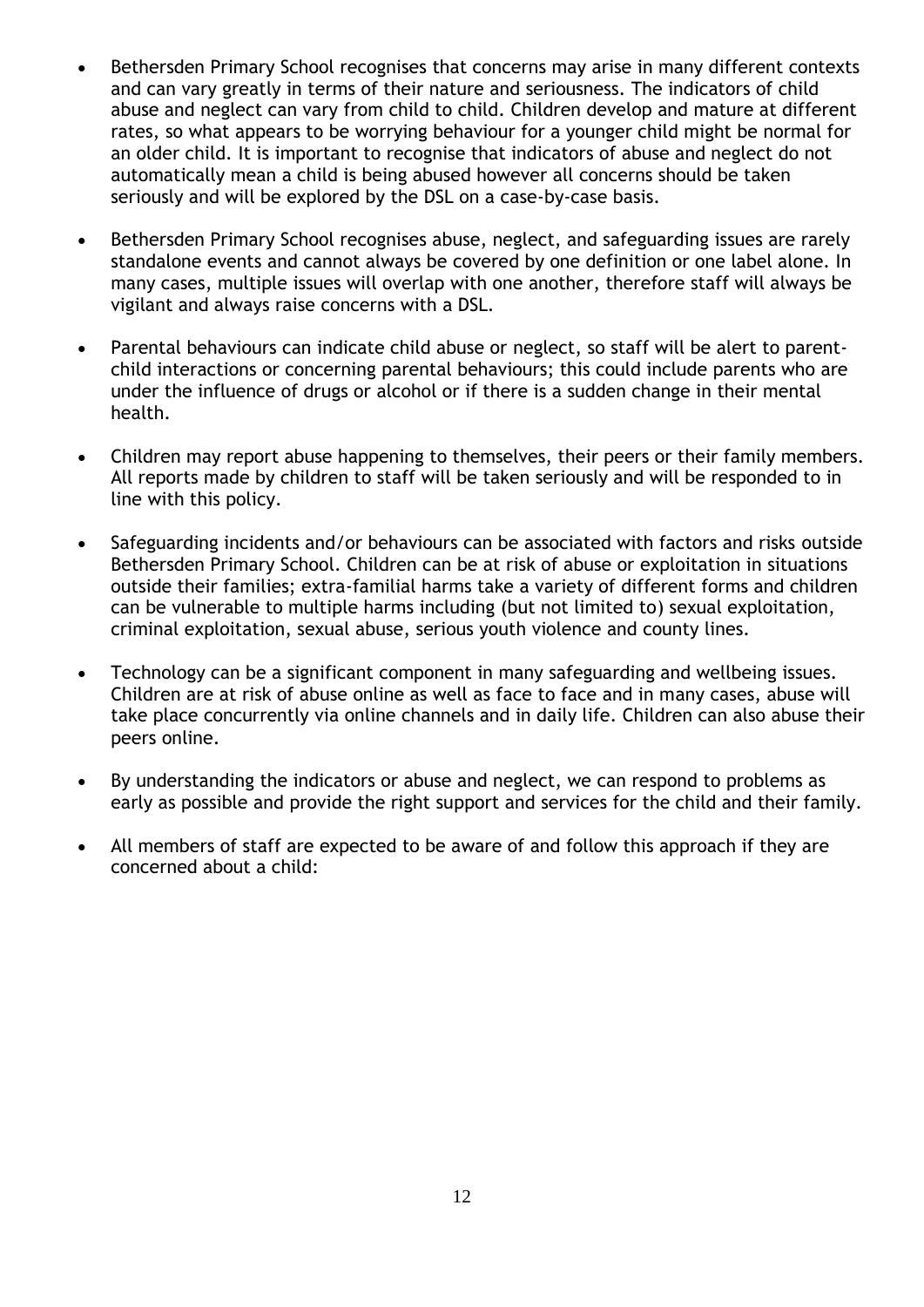

['What to do if you are worried a child is being abused'](https://www.gov.uk/government/publications/what-to-do-if-youre-worried-a-child-is-being-abused--2) 2015

- In all cases, if staff are unsure, they will always speak to the DSL (or deputy).
- Bethersden Primary School recognises that some children have additional or complex needs and may require access to intensive or specialist services to support them.
- If deemed necessary by the headteacher or by staff authorised by the headteacher following a concern about a child's safety or welfare, the searching and screening of children and confiscation of any items, including electronic devices, will be managed in line with the school's 'Searching, Screening and Confiscation' policy and behaviour policy, which is informed by the DfE '[Searching, screening and confiscation at school](https://www.gov.uk/government/publications/searching-screening-and-confiscation)' guidance.

#### **3.2 Responding to Child Protection Concerns**

- If staff are made aware of a child protection concern, they are expected to:
- listen carefully to the concern and be non-judgmental.
- only use open questions to clarify information where necessary, e.g. who, what, where, when or Tell, Explain, Describe (TED).
- not promise confidentiality as concerns will have to be shared further, for example, with the DSL and potentially Integrated Children's Services.
- be clear about boundaries and how the report will be progressed.
- record the concern in line with school record keeping requirements.
- inform the DSL (or deputy), as soon as practically possible.
- The DSL or a deputy should always be available to discuss safeguarding concerns. If in exceptional circumstances, a DSL is not available, this should not delay appropriate action being taken. Staff should speak to a member of the senior leadership team and/or take advice from Education Safeguarding Service or via consultation with a social worker from the Front Door. In these circumstances, any action taken will be shared with a DSL as soon as is practically possible.
- Bethersden Primary School will respond to concerns in line with the Kent Safeguarding Children Multi-Agency Partnership procedures (KSCMP).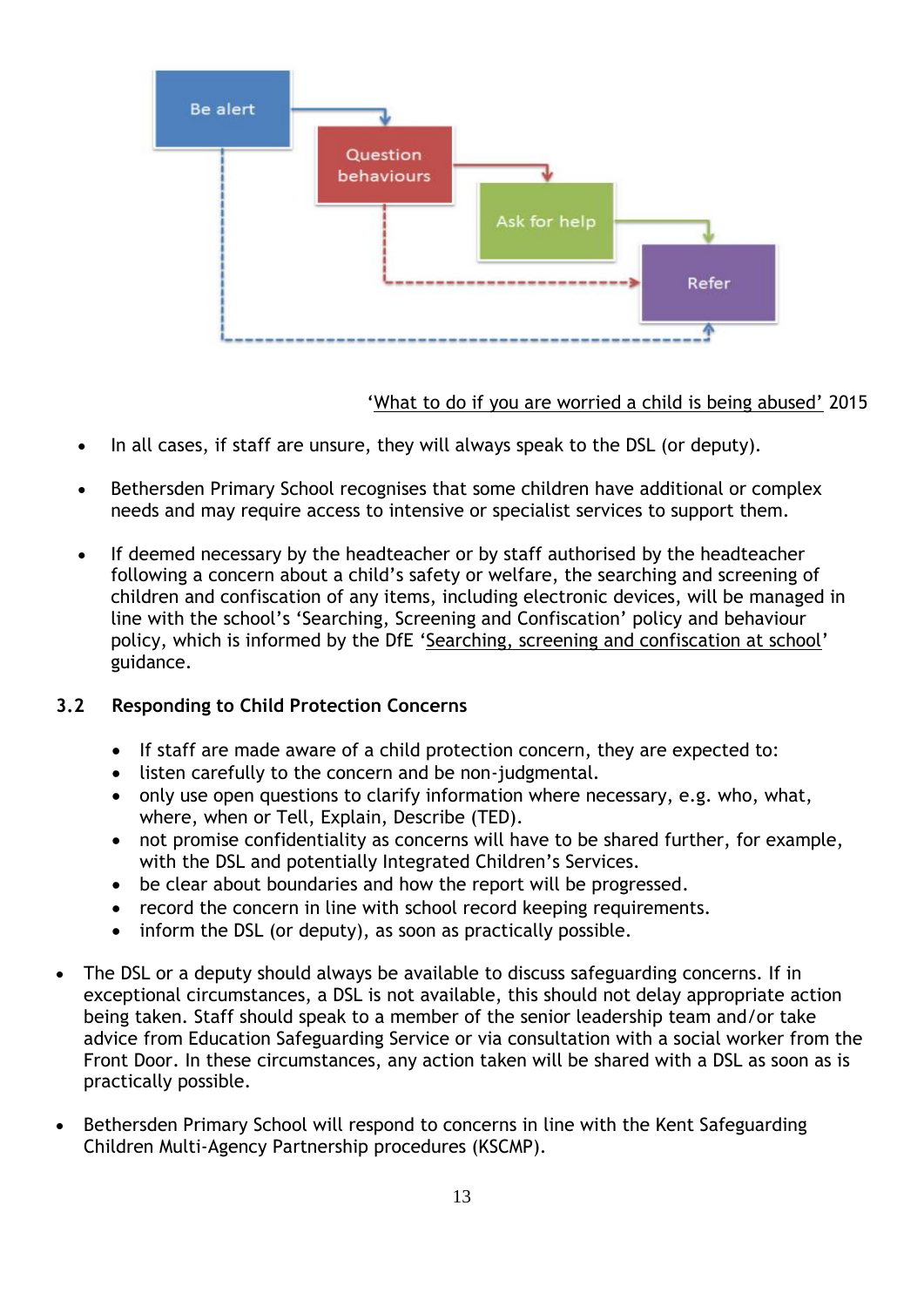- The full KSCMP procedures and additional guidance relating to reporting concerns and specific safeguarding issues can be found on their website: [www.kscmp.org.uk](http://www.kscmp.org.uk/)
- Specific information and guidance to follow with regards to accessing Early Help and Preventative Services and/or Children's Social Work Services as part of Integrated Children's Services (ICS) in Kent can be found here: [www.kelsi.org.uk/support-for](http://www.kelsi.org.uk/support-for-children-and-young-people/integrated-childrens-services)[children-and-young-people/integrated-childrens-services](http://www.kelsi.org.uk/support-for-children-and-young-people/integrated-childrens-services)
- Where a child is suffering, or is likely to suffer from harm, or is in immediate danger, a 'request for support' will be made immediately to Integrated Children's Services (via the 'Front Door') and/or the police, in line with KSCMP procedures.
	- Bethersden Primary School recognise that in situations where there are immediate child protection concerns for a child as identified in line with Support Level Guidance, it is NOT to investigate as a single agency, but to act in line with KSCMP guidance which may involve multi-agency decision making**.**
	- The DSL may seek advice or guidance from their Area Education Safeguarding Advisor from the Education Safeguarding Service before deciding next steps.
	- They may also seek advice or guidance from a social worker at the Front Door service who are the first point of contact for Integrated Children's Services (ICS).
- In the event of a request for support to the Front Door being necessary, parents/carers will be informed and consent to this will be sought by the DSL in line with guidance provided by KSCMP and ICS. Parents/carers will be informed of this, unless there is a valid reason not to do so, for example, if to do so would put a child at risk of harm or would undermine a criminal investigation.
- All staff are aware of the process for making request for support referrals for statutory assessments under the Children Act 1989, along with the role they might be expected to play in such assessments.
- Where is it is identified a child may benefit from Early Help support (as provided by ICS) , the DSL (or deputy) will generally lead as appropriate and make a request for support via the Front Door.
	- o The DSL will keep all early help cases under constant review and consideration will be given to escalating concerns to the Front Door or seeking advice via the Education Safeguarding Service if the situation does not appear to be improving or is getting worse.
- If, after a request for support or any other planned external intervention, a child's situation does not appear to be improving or there is a concern regarding decisions made, the DSL will consider following [KSCMP escalation procedures](https://www.proceduresonline.com/kentandmedway/chapters/p_resolution.html) to ensure their concerns have been addressed and, most importantly, that the child's situation improves. DSLs may request support with this via the Education Safeguarding Service.
- Bethersden Primary School is an [Operation Encompass School.](https://www.operationencompass.org/) This means we work in partnership with Kent Police to provide support to children experiencing domestic abuse.

#### **3.3 Recording Concerns**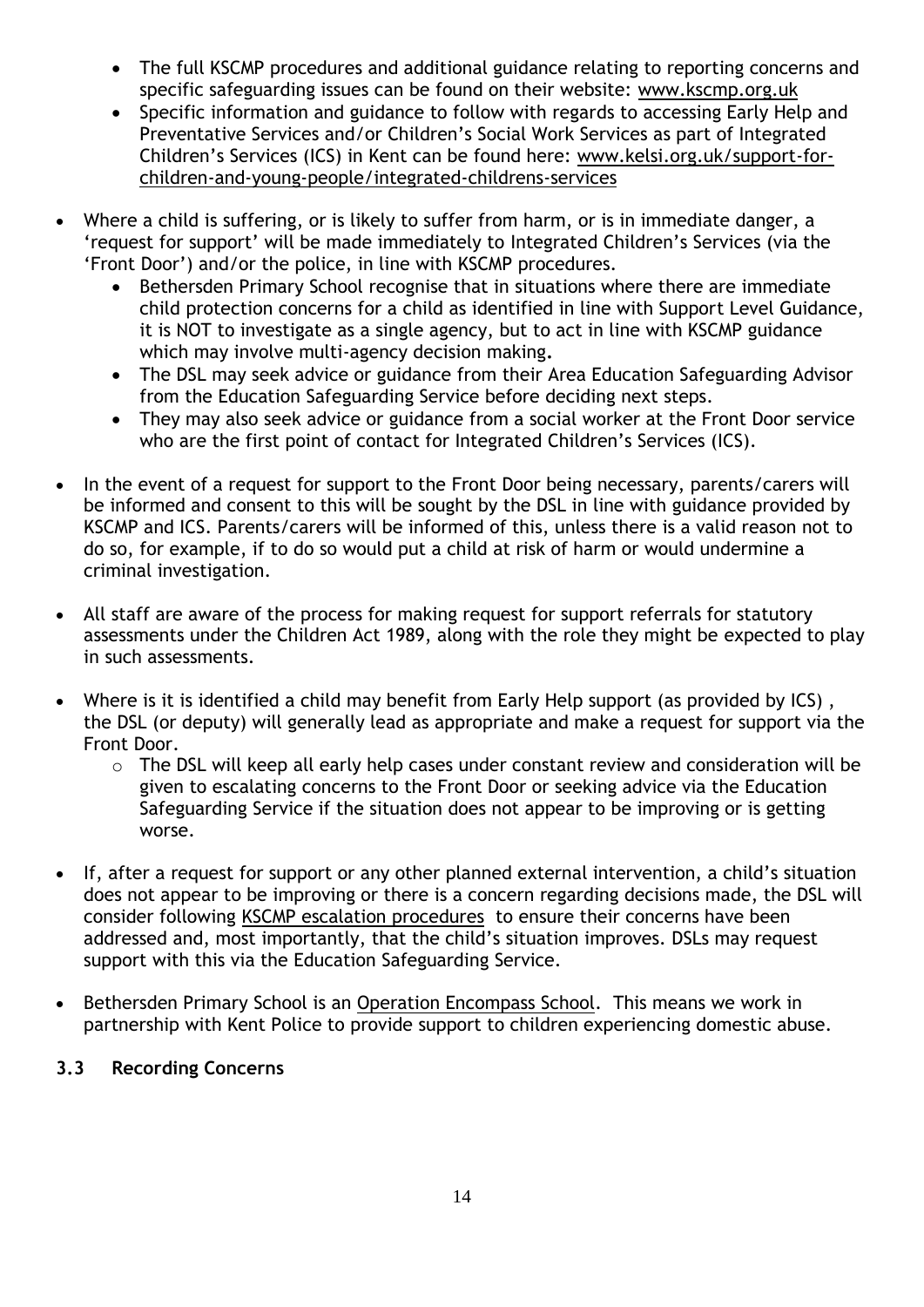- All safeguarding concerns, discussions and decisions, and reasons for those decisions, will be recorded on the school safeguarding system, CPOMS, and passed without delay to the DSLs using 'alert'.
- Any incident or concern should immediately be logged on CPOMS (Child Protection Online Management System). All staff are shown how to log an incident as part of their induction. If a member of staff needs and support they should immediately speak
- Records will be completed as soon as possible after the incident/event/disclosure, using the child's words by the member of staff. Child protection records will record facts and not personal opinions. A body map will be completed if injuries have been observed.
- If there is an immediate safeguarding concern the member of staff will consult with a DSL before completing the form as reporting urgent concerns takes priority.
- If members of staff are in any doubt about recording requirements, they will discuss their concerns with the DSL.
- Child protection records will include a clear and comprehensive summary of the concern, details of how the concern was followed up and resolved and details regarding any action taken, decisions reached and the outcome.
- Child protection records will be kept confidential and stored securely. Child protection records will be kept for individual children and will be maintained separately from all other records relating to the child in the school. Child protection records are kept in accordance with data protection legislation and are retained centrally and securely by the DSL.
- All child protection records will be transferred in accordance with data protection legislation to the child's subsequent school, under confidential and separate cover as soon as possible. Child Protection files will be transferred securely to the new DSL, separately to the child's main file, and a confirmation of receipt will be obtained.
- In addition to the child protection file, the DSL will also consider if it would be appropriate to share any information with the DSL at the new school or college in advance of a child leaving, for example, information that would allow the new school or college to continue to provide support.
- Where the school receives child protection files, the DSL will ensure key staff such as the special educational needs and disabilities co-ordinators (SENDCOs, will be made aware of relevant information as required.

#### **3.4 Multi-Agency Working**

- Bethersden Primary School recognises and is committed to its responsibility to work within the KSCMP multi-agency safeguarding arrangements. The leadership team and DSL will work to establish strong and co-operative local relationships with professionals in other agencies in line with statutory guidance.
- Bethersden Primary School recognises the importance of multi-agency working and is committed to working alongside partner agencies to provide a coordinated response to promote children's welfare and protect them from harm. This includes contributing to KSCMP processes as required, such as, participation in relevant safeguarding multi-agency plans and meetings, including Child Protection Conferences, Core Groups, Strategy Meetings, Child in Need meetings or other early help multi-agency meetings.

#### **3.5 Confidentiality and Information Sharing**

• Bethersden Primary School recognises our duty and powers to hold, use and share relevant information with appropriate agencies in matters relating to child protection at the earliest opportunity as per statutory guidance outlined within KCSIE 2021.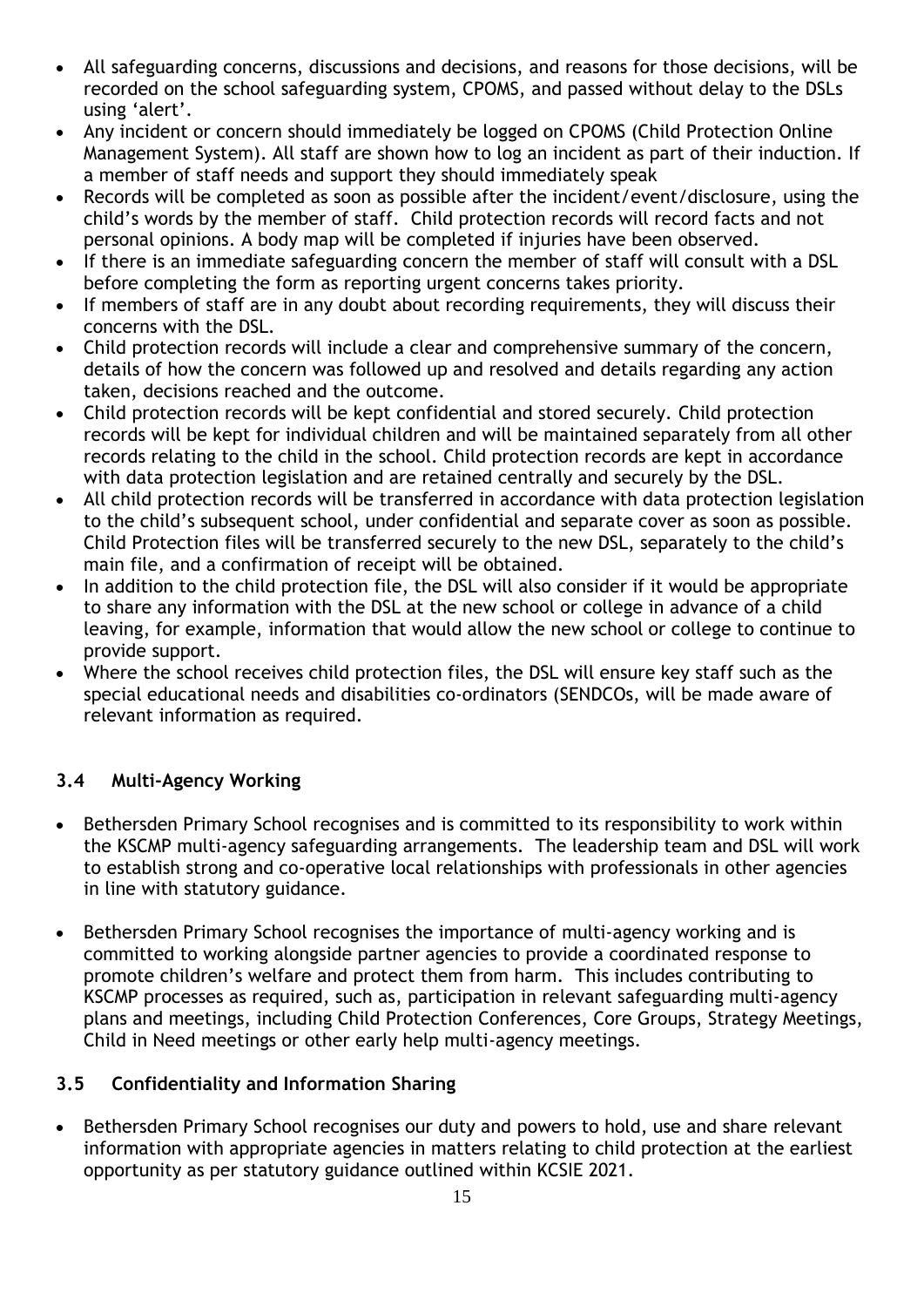- Bethersden Primary School has an appropriately trained Data Protection Officer (DPO) as required by the General Data Protection Regulations (GDPR) to ensure that our school is complaint with all matters relating to confidentiality and information sharing requirements. **Mrs Jennifer Read is the school's DPO.**
- The Data Protection Act 2018 and GDPR do not prevent the sharing of information for the purposes of keeping children safe. Fears about sharing information must not be allowed to stand in the way of the need to safeguard and promote the welfare and protect the safety of children (KCSIE 2021). DfE '['Information sharing advice for safeguarding practitioners'](https://www.gov.uk/government/publications/safeguarding-practitioners-information-sharing-advice)' (2018) provides further detail. All files can be found on the Shared Drive in the Safeguarding folder.
- The Headteacher and DSL will disclose relevant safeguarding information about a learner with staff on a 'need to know' basis.
- All members of staff must be aware that whilst they have duties to keep information confidential, in line with our confidentiality policy, they also have a professional responsibility to be proactive in sharing information as early as possible to help identify, assess, and respond to risks or concerns about the safety and welfare of children; this may include sharing information with the DSL and with other agencies as appropriate. All staff are aware they cannot promise confidentiality in situations which might compromise a child's safety or wellbeing.

#### **3.6 Complaints**

- All members of the school community should feel able to raise or report any concerns about children's safety or potential failures in the school safeguarding regime. The school has a complaints procedure available to parents, learners and members of staff and visitors who wish to report concerns or complaints. This can be found can be found on the school website https://bethersden.kent.sch.uk/polices/policies/
- Whilst we encourage members of our community to report concerns and complaints directly to us, we recognise this may not always be possible. Children, young people, and adults who have experienced abuse at school can contact the NSPCC 'Report Abuse in Education' helpline on [0800 136 663](tel:0800%20136%20663) or via email: [help@nspcc.org.uk](mailto:help@nspcc.org.uk)
- Staff can also access the NSPCC whistleblowing helpline if they do not feel able to raise concerns regarding child protection failures internally.
	- Staff can call 0800 028 0285 (8:00 AM to 8:00 PM Monday to Friday) or email [help@nspcc.org.uk.](mailto:help@nspcc.org.uk)
- The leadership team at Bethersden Primary School will take all concerns reported to the school seriously and all complaints will be considered and responded to in line with the relevant and appropriate process.
	- Anything that constitutes an allegation against a member of staff or volunteer will be dealt with in line with section 8 of this policy.

#### **4. Specific Safeguarding Issues**

• Bethersden Primary School is aware of a range of specific safeguarding issues and situations that can put children at greater risk of harm. In addition to Part One, DSLs, school leaders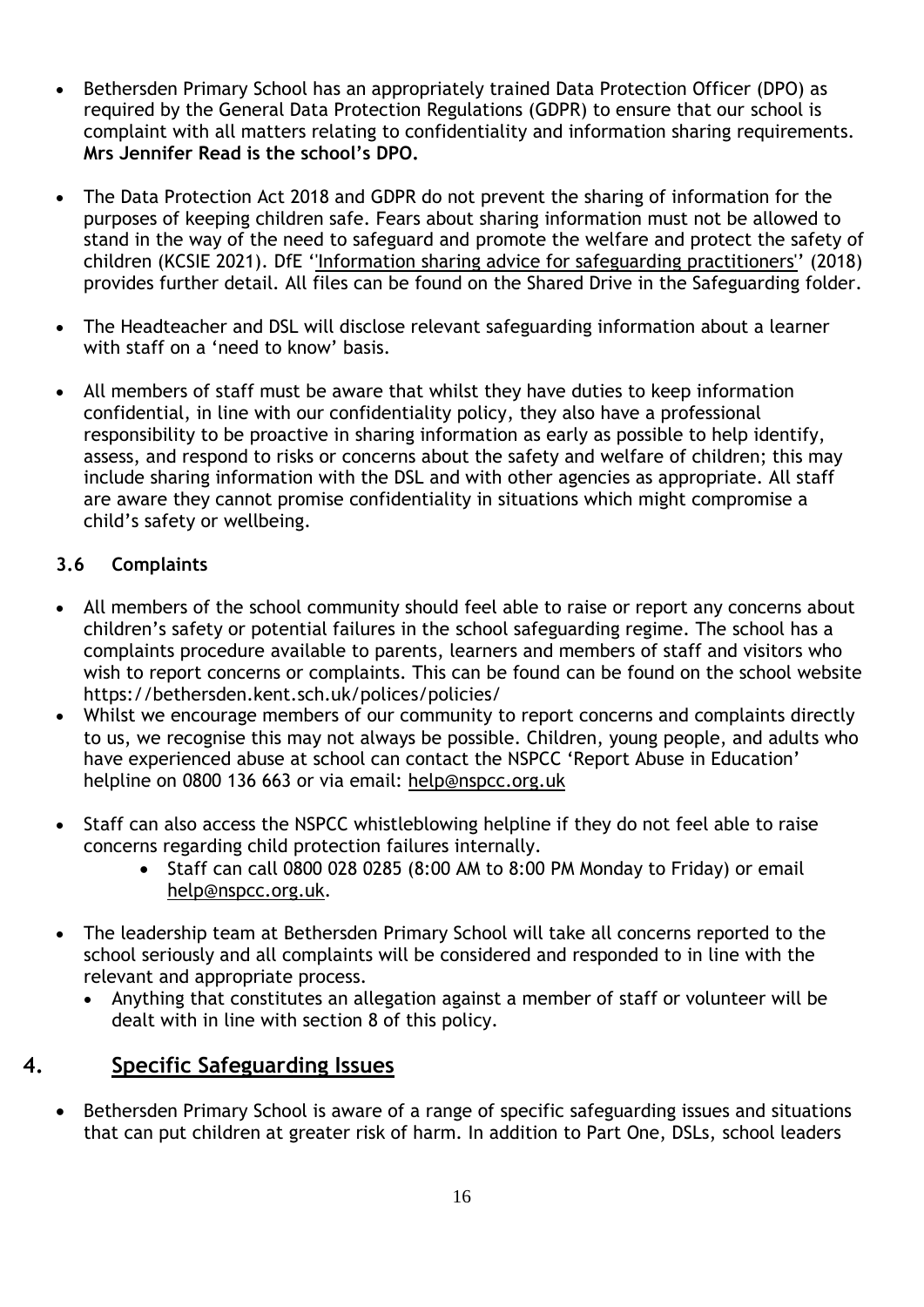and staff who work directly with children will read annex B of KCSIE 2021 which contains important additional information about specific forms of abuse and safeguarding issues.

• Where staff are unsure how to respond to specific safeguarding issues, they should follow the processes as identified in part 3 of this policy and speak with the DSL or a deputy.

#### **4.1 Peer on Peer Abuse**

- All members of staff at Bethersden Primary School recognise that children are capable of abusing their peers, and that it can happen both inside and outside of school and online.
- Bethersden Primary School recognises that peer on peer abuse can take many forms, including but not limited to:
	- Bullying, including cyberbullying, prejudice-based and discriminatory bullying
	- abuse in intimate personal relationships between peers
	- physical abuse which can include hitting, kicking, shaking, biting, hair pulling, or otherwise causing physical harm
	- sexual violence and sexual harassment
	- consensual and non-consensual sharing of nudes and semi-nude images and/or videos (also known as sexting or youth produced sexual imagery)
	- causing someone to engage in sexual activity without consent, such as forcing someone to strip, touch themselves sexually, or to engage in sexual activity with a third party
	- upskirting (which is a criminal offence), which typically involves taking a picture under a person's clothing without their permission, with the intention of viewing their genitals or buttocks to obtain sexual gratification, or cause the victim humiliation, distress or alarm
	- initiation/hazing type violence and rituals
- Bethersden Primary School believes that abuse is abuse and it will never be tolerated or dismissed as "banter", "just having a laugh", "part of growing up" or "boys being boys" as this can lead to a culture of unacceptable behaviours and an unsafe environment for children.
- Bethersden Primary School recognises that even if there are no reported cases of peer on peer abuse, such abuse is still likely to be taking place.
- All staff have a role to play in challenging inappropriate behaviours between peers. Staff recognise that that some peer on peer abuse issues may be affected by gender, age, ability and culture of those involved, i.e. for gender based abuse, girls are more likely to be victims and boys more likely to be perpetrators.
- Concerns about learner's behaviour, including peer on peer abuse taking place offsite will be responded to as part of a partnership approach with learners and parents/carers. Offsite behaviour concerns will be recorded and responded to in line with existing appropriate policies, for example anti-bullying, acceptable use, behaviour and child protection policies.
- In order to minimise the risk of peer-on-peer abuse, Bethersden Primary School will:
	- The specific approaches will vary according to your local context; however we have:
		- **a robust anti-bullying policy**
		- **provide an age and ability appropriate PSHE and RSE curriculum**
		- **providing a range of reporting mechanisms e.g. worry boxes,**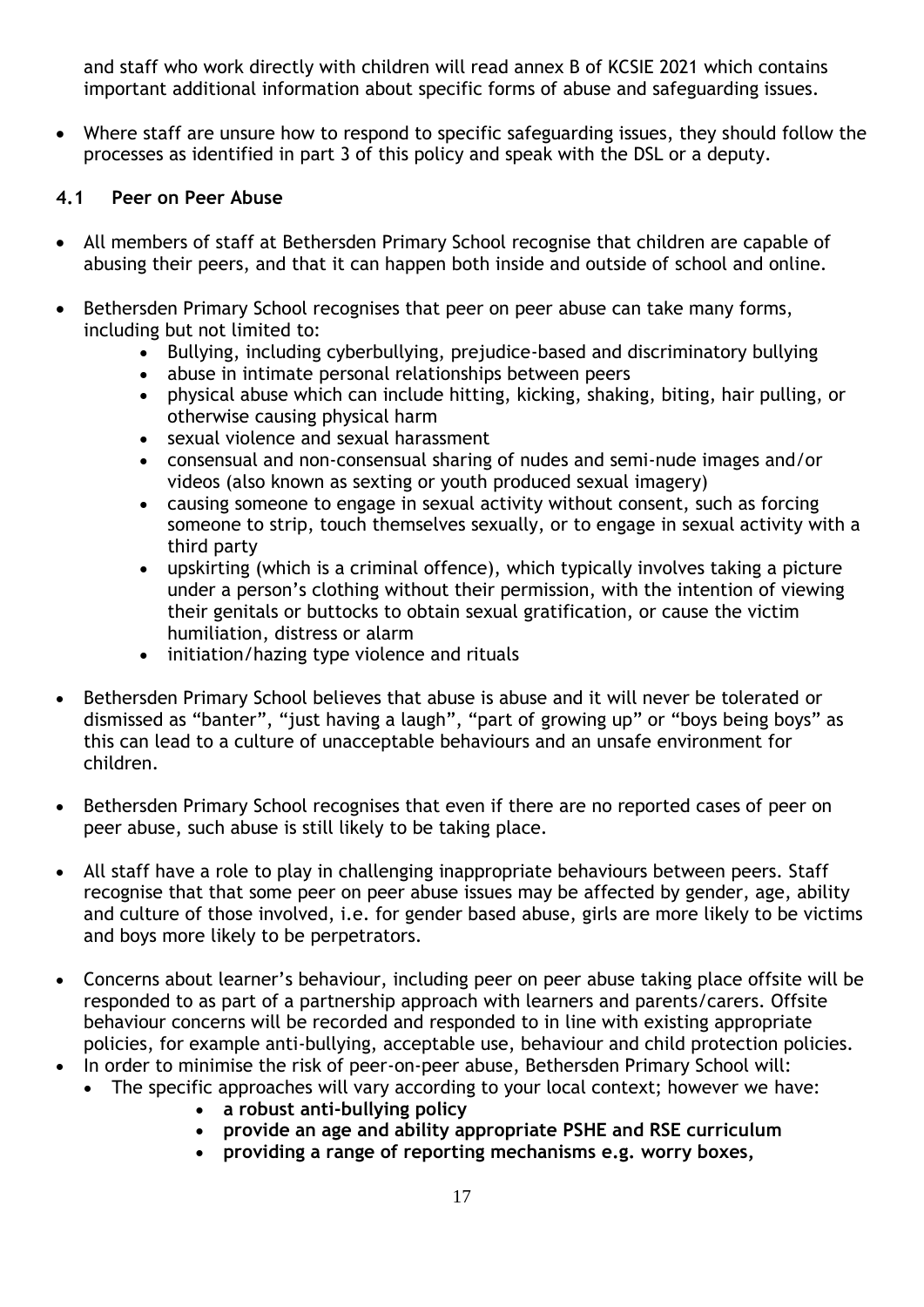#### • **dedicated reporting email monitored by DSLs [safeguarding@bethersden.kent.sch.uk](mailto:safeguarding@bethersden.kent.sch.uk)**

- Bethersden Primary School want children to feel able to confidently report abuse and know their concerns will be treated seriously. All allegations of peer on peer abuse will be reported to the DSL and will be recorded, investigated, and dealt with in line with associated school policies, including child protection, anti-bullying and behaviour. Learners who experience abuse will be offered appropriate support, regardless of where the abuse takes place.
- Alleged victims, perpetrators and any other child affected by peer on peer abuse will be supported by:
	- **taking all reports seriously,**
	- **listening carefully,**
	- **avoid victim blaming,**
	- **providing appropriate pastoral support,**
	- **working with parents/carers,**
	- **reviewing educational approaches,**
	- **following procedures as identified in other policies e.g. the school antibullying, behaviour and child protection policy,**
	- **where necessary and appropriate, informing the police and/or ICS***.*

#### **4.2 Child on Child Sexual Violence or Harassment**

- When responding to concerns relating to child on child sexual violence or harassment, Bethersden Primary School will follow the guidance outlined in Part Five of KCSIE 2021 and the DfE ['Sexual Violence and Sexual Harassment Between Children in Schools and Colleges'](https://www.gov.uk/government/publications/sexual-violence-and-sexual-harassment-between-children-in-schools-and-colleges) guidance.
- Bethersden Primary School recognises sexual violence and sexual harassment can occur between two children of any age and sex. It can occur through a group of children sexually assaulting or sexually harassing a single child or group of children and can occur online and face to face (both physically and verbally). Sexual violence and sexual harassment is never acceptable.
- All victims of sexual violence or sexual harassment will be reassured that they are being taken seriously and that they will be supported and kept safe. A victim will never be given the impression that they are creating a problem by reporting sexual violence or sexual harassment or be made to feel ashamed for making a report.
- When there has been a report of sexual violence or harassment, the DSL will make an immediate risk and needs assessment which will be considered on a case-by-case basis which explores how best to support and protect the victim and the alleged perpetrator (and any other children involved/impacted).
	- The risk and needs assessment will be recorded and kept under review and will consider the victim (especially their protection and support), the alleged perpetrator, and all other children and staff and any actions that are required to protect them.
- Reports will initially be managed internally by the school and where necessary will be referred to Integrated Children's Services and/or the Police.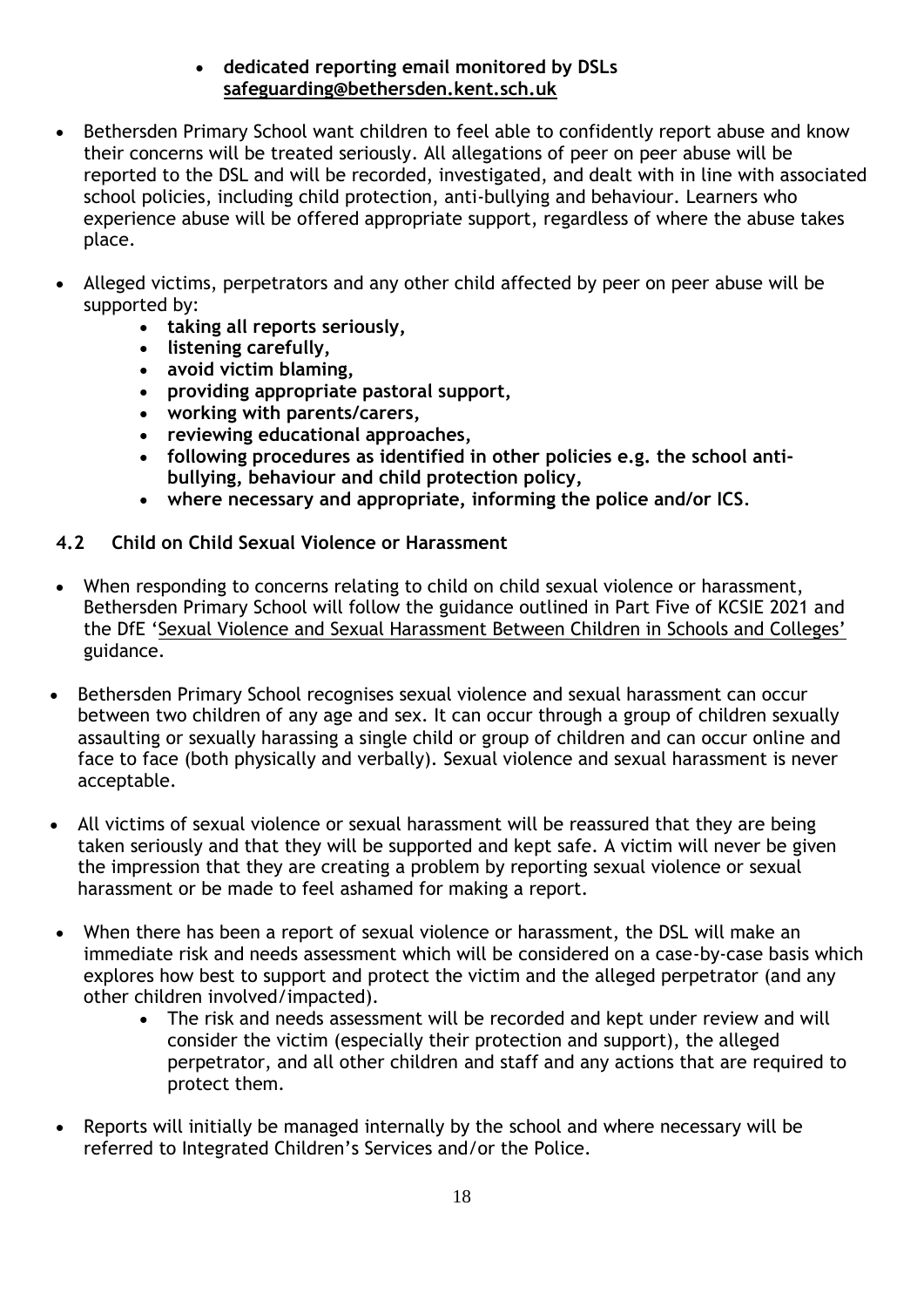- The decision making and required action taken will vary on a case by case basis, but will be informed by the wishes of the victim, the nature of the alleged incident (including whether a crime may have been committed), the ages and developmental stages of the children involved, any power imbalance, if the alleged incident is a one-off or a sustained pattern of abuse, if there are any ongoing risks to the victim, other children, adult students or school staff, and, any other related issues or wider context.
- If at any stage the DSL is unsure how to proceed, advice will immediately be sought from the Education Safeguarding Service.

#### **4.3 Nude and/or Semi-Nude Image Sharing by Children**

The term 'sharing nudes and semi-nudes' is used to mean the sending or posting of nude or semi-nude images, videos or live streams of/by young people under the age of 18. Creating and sharing nudes and semi-nudes of under-18s (including those created and shared with consent) is illegal which makes responding to incidents complex.

The UKCIS [Sharing nudes and semi-nudes: advice for education settings working with children](https://www.gov.uk/government/publications/sharing-nudes-and-semi-nudes-advice-for-education-settings-working-with-children-and-young-people)  [and young people](https://www.gov.uk/government/publications/sharing-nudes-and-semi-nudes-advice-for-education-settings-working-with-children-and-young-people)'guidance outlines how schools and colleges should respond to all incidents of consensual and non-consensual image sharing, and should be read and understood by DSLs working will all age groups, not just older learners.

- Bethersden Primary School recognises that consensual and non-consensual sharing of nudes and semi-nude images and/or videos (also known as youth produced/involved sexual imagery or "sexting") can be a safeguarding issue; all concerns will be reported to and dealt with by the DSL (or deputy).
- When made aware of concerns involving consensual and non-consensual sharing of nudes and semi-nude images and/or videos by children, staff are advised to:
	- Report any concerns to the DSL immediately.
	- Never view, copy, print, share, store or save the imagery, or ask a child to share or download it – this may be illegal. If staff have already viewed the imagery by accident, this will be immediately reported to the DSL.
	- Not delete the imagery or ask the child to delete it.
	- Not say or do anything to blame or shame any children involved.
	- Explain to child(ren) involved that they will report the issue to the DSL and reassure them that they will receive appropriate support and help.
	- Not ask the child or children involved in the incident to disclose information regarding the imagery and not share information about the incident with other members of staff, the child(ren) involved or their, or other, parents and/or carers. This is the responsibility of the DSL.
- DSLs will respond to concerns as set out in the non-statutory UKCIS guidance: [Sharing nudes](https://www.gov.uk/government/publications/sharing-nudes-and-semi-nudes-advice-for-education-settings-working-with-children-and-young-people)  [and semi-nudes: advice for education settings working with children and young people](https://www.gov.uk/government/publications/sharing-nudes-and-semi-nudes-advice-for-education-settings-working-with-children-and-young-people)' and the local [KSCMP](http://www.kscb.org.uk/guidance/online-safety) guidance. When made aware of a concern involving consensual and nonconsensual sharing of nudes and semi-nude images and/or videos:
	- the DSL will hold an initial review meeting to explore the context and ensure appropriate and proportionate safeguarding action is taken in the best interests of any child involved. This may mean speaking with relevant staff and the children involved as appropriate.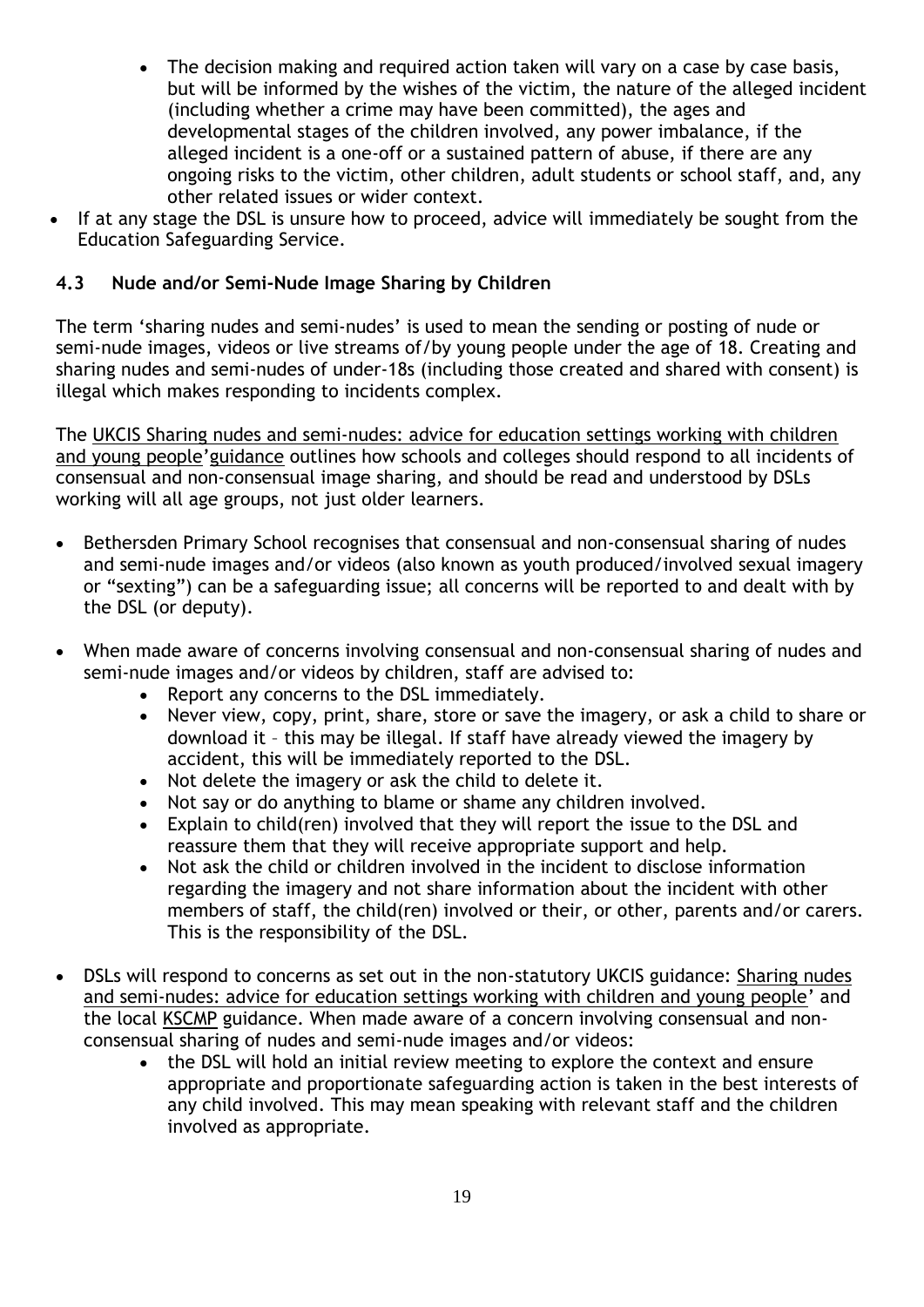- parents and carers will be informed at an early stage and be involved in the process to best support children, unless there is good reason to believe that involving them would put a child at risk of harm.
- All decisions and action taken will be recorded in line with our child protection procedures.
- a referral will be made to ICS and/or the police immediately if:
	- the incident involves an adult (over 18).
	- there is reason to believe that a child has been coerced, blackmailed, or groomed, or there are concerns about their capacity to consent, for example, age of the child or they have special educational needs.
	- the image/videos involve sexual acts and a child under the age of 13, depict sexual acts which are unusual for the child's developmental stage, or are violent.
	- a child is at immediate risk of harm owing to the sharing of nudes and seminudes.
- The DSL may choose to involve other agencies at any time if further information/concerns are disclosed at a later date.
- If DSLs are unsure how to proceed, advice will be sought from the Education Safeguarding Service.

#### **4.4 Child Sexual Exploitation (CSE) and Child Criminal Exploitation (CCE)**

- Bethersden Primary School recognises that CSE and CCE are forms of abuse that occur where an individual or group takes advantage of an imbalance in power to coerce, manipulate or deceive a child into taking part in sexual or criminal activity, in exchange for something the victim needs or wants, and/or for the financial advantage or increased status of the perpetrator or facilitator and/or through violence or the threat of violence. CSE and CCE can affect children, both male and female and can include children who have been moved (commonly referred to as trafficking) for the purpose of exploitation.
- If staff are concerned that a child may be at risk of CSE or CCE, immediate action should be taken by speaking to the DSL or a deputy.

#### **4.5 Serious Violence**

- All staff are made aware of the indicators which may signal children are at risk from or are involved with serious violent crime. These may include unexplained gifts or new possessions, increased absence from school, a change in friendships or relationships with older individuals or groups, a significant decline in performance, signs of self-harm or a significant change in wellbeing, or signs of assault or unexplained injuries.
- Any concerns regarding serious violence will be reported and responded to in line with other child protection concerns.
	- The initial response to child victims is important and staff will take any allegations seriously and work in ways that support children and keep them safe.

#### **4.6 So-called honour based abuse**

• So called 'honour'-based abuse (HBA) encompasses incidents of crimes which have been committed to protect or defend the honour of the family and /or the community, including female genital mutilation (FGM), forced marriage, and practises such as breast ironing.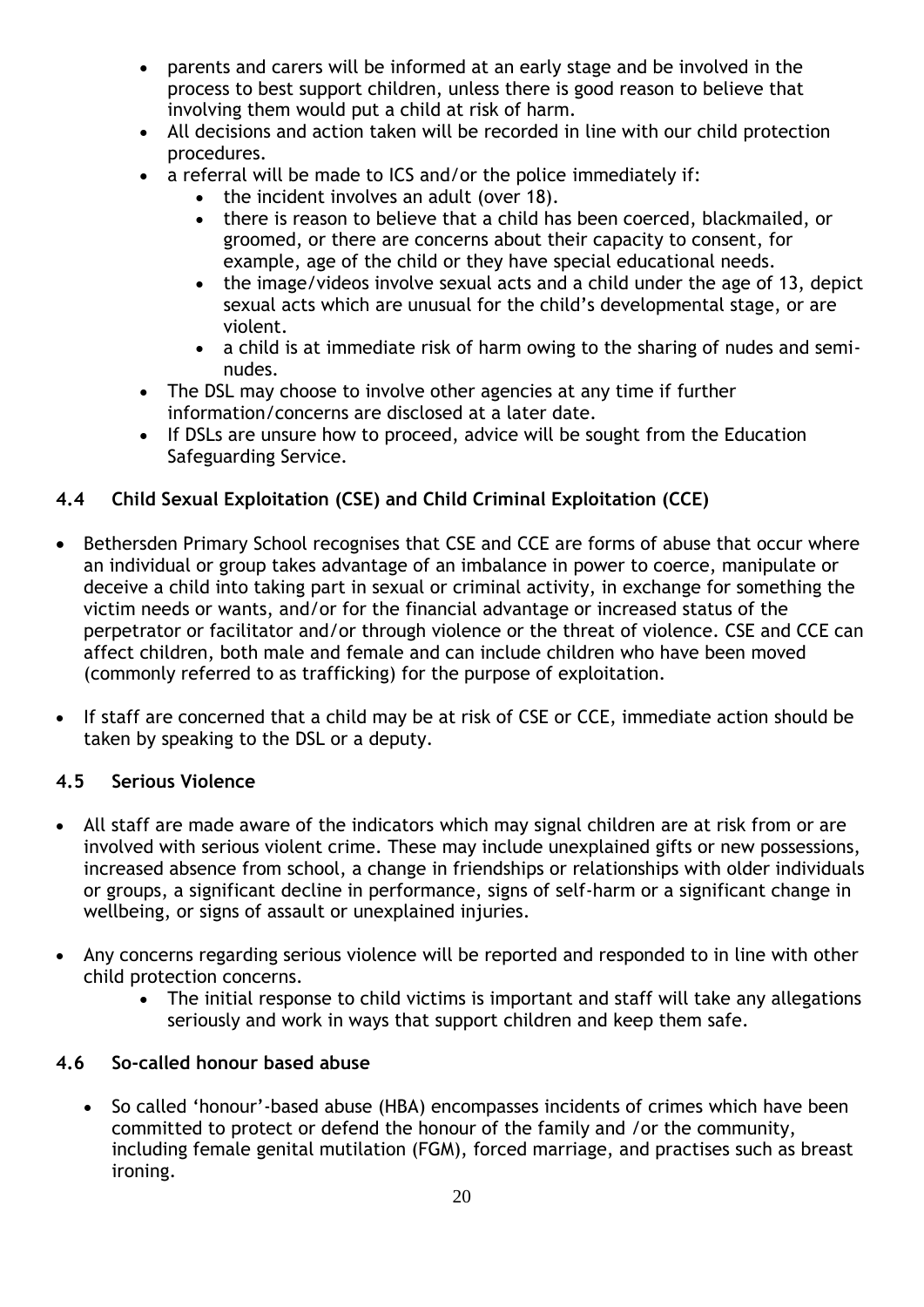- All forms of HBA are abuse (regardless of motivation) and concerns should be responded to in line with section 3 of this policy. Staff will report any concerns about HBA to the DSL (or a deputy)
- Whilst all staff will speak to the DSL (or deputy) with regard to any concerns about female genital mutilation (FGM), there is a specific legal duty on teachers.
	- If a teacher, in the course of their work in the profession, discovers that an act of FGM appears to have been carried out on a girl under the age of 18, the teacher must report this to the police.

#### **4.7 Preventing radicalisation**

- Bethersden Primary School is aware of our duty under section 26 of the Counter-Terrorism and Security Act 2015 (the CTSA 2015), to have "due regard to the need to prevent people from being drawn into terrorism", also known as the Prevent duty and the [specific](https://www.gov.uk/government/publications/prevent-duty-guidance/prevent-duty-guidance-for-further-education-institutions-in-england-and-wales)  [obligations](https://www.gov.uk/government/publications/prevent-duty-guidance/prevent-duty-guidance-for-further-education-institutions-in-england-and-wales) placed upon us as an education provider regarding risk assessments, working in partnership, staff training, and IT policies.
- Bethersden Primary School recognises that children are vulnerable to extremist ideology and radicalisation and staff will be alert to changes in children's behaviour which could indicate that they may be in need of help or protection.
- Staff will report any concerns to the DSL (or a deputy), who is aware of the [local procedures](https://www.kelsi.org.uk/child-protection-and-safeguarding/prevent-within-schools) to follow.

#### **4.8 Cybercrime**

- Bethersden Primary School recognises that children with particular skill and interest in computing and technology may inadvertently or deliberately stray into 'cyber-enabled' (crimes that can happen offline but are enabled at scale and at speed online) or 'cyber dependent' (crimes that can be committed only by using a computer/internet enabled device) cybercrime.
- If staff are concerned that a child may be at risk of becoming involved in cyber-dependent cybercrime, the DSL will be informed, and consideration will be given to accessing local support and/or referring into the [Cyber Choices](http://www.cyberchoices.uk/) programme, which aims to intervene when young people are at risk of committing, or being drawn into, low level cyber-dependent offences and divert them to a more positive use of their skills and interests.
- Where there are concerns about 'cyber-enabled' crime such as fraud, purchasing of illegal drugs online, child sexual abuse and exploitation, or other areas of concern such as online bullying or general online safety, they will be responded to in line with this and other appropriate policies.

#### **5. Supporting Children Potentially at Greater Risk of Harm**

• Whilst all children should be protected, some groups of children are potentially at greater risk of harm.

#### **5.1 Safeguarding Children with Special Educational Needs or Disabilities (SEND)**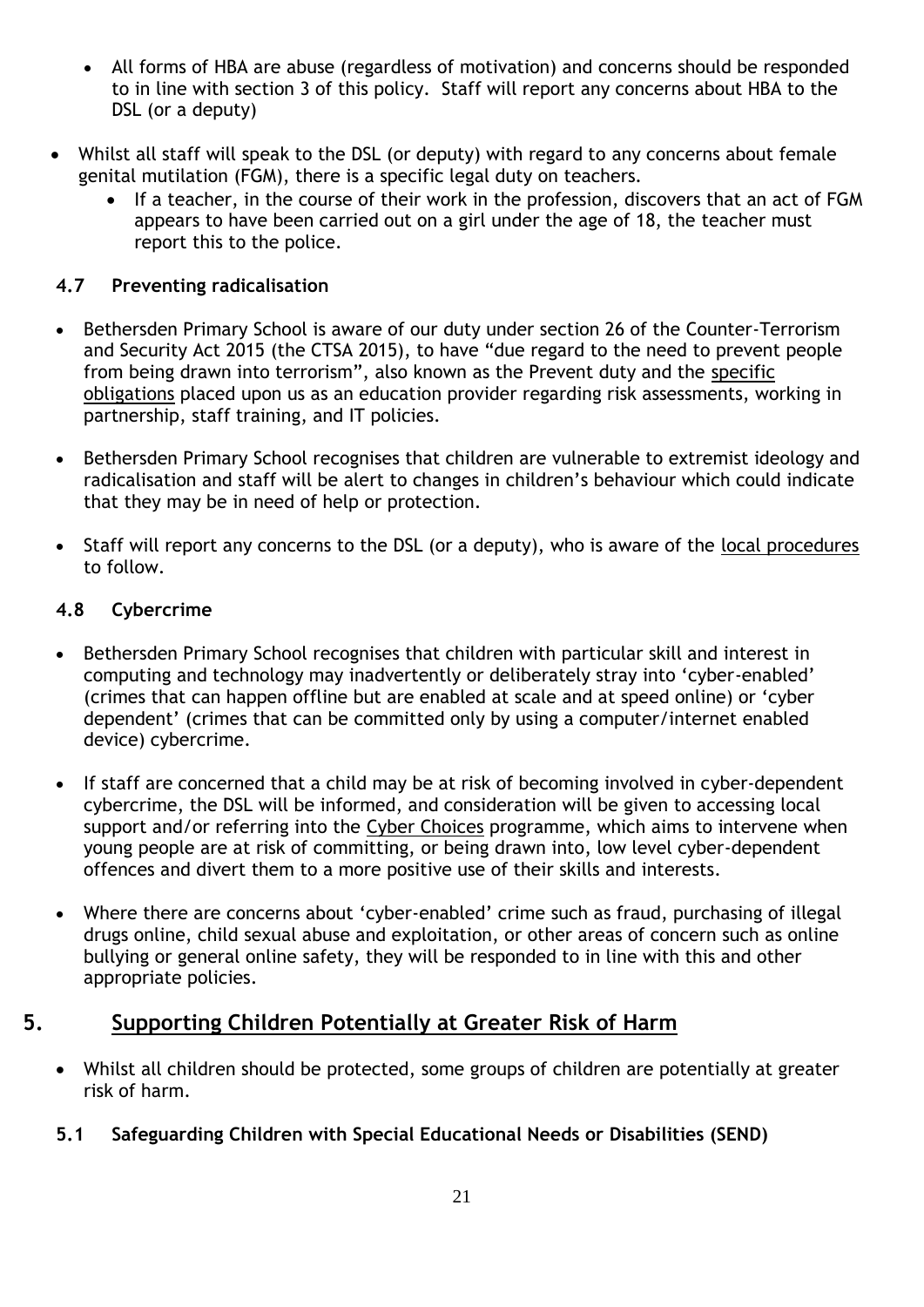- Bethersden Primary School acknowledges that children with special educational needs or disabilities (SEND) or certain health conditions can face additional safeguarding challenges and barriers for recognising abuse and neglect.
- Bethersden Primary School recognises that children with SEND may face additional communication barriers and experience difficulties in managing or reporting abuse or challenges. Children with SEND will be appropriately supported to communicate and ensure that their voice is heard and acted upon.
- All members of staff will be encouraged to appropriately explore possible indicators of abuse such as behaviour, mood changes or injuries and not to assume that they are related to the child's disability. Staff will be mindful that children with SEND or certain medical conditions may be disproportionally impacted by behaviours such as bullying, without outwardly showing any signs.
- Members of staff are encouraged to be aware that children with SEND can be disproportionally impacted by safeguarding concerns, such as exploitation, peer group isolation or bullying including prejudice-based bullying.
- To address these additional challenges, our school will always consider implementing extra pastoral support and attention for children with SEND. The DSL will work closely with the SENDco (Mrs Rebecca Simmonds) to plan support as required.

#### **5.2 Children Requiring Mental Health Support**

- All staff will be made aware that mental health problems can, in some cases, be an indicator that a child has suffered or is at risk of suffering abuse, neglect or exploitation.
- Staff are aware that children's experiences, for example where children have suffered abuse and neglect, or other potentially traumatic adverse childhood experiences, can impact on their mental health, behaviour and education.
- Staff are well placed to observe children day-to-day and identify those whose behaviour suggests that they may be experiencing a mental health problem or be at risk of developing one.
- If staff have a mental health concern about a child that is also a safeguarding concern, immediate action should be taken by speaking to the DSL or a deputy.

#### **Bethersden Primary School has a Mental Health and Well Being Champion.**

#### **5.3 Children Missing from Education**

- Children missing from education, particularly persistently, can act as a vital warning sign to a range of safeguarding issues including neglect, sexual abuse, and child sexual and criminal exploitation.
- Where the school have concerns that a child is missing from education, we will respond in line with our statutory duties and local policies. Local support is available via the [PRU,](https://www.kelsi.org.uk/pru-inclusion-and-attendance-service-pias)  [Inclusion and Attendance Service \(PIAS\).](https://www.kelsi.org.uk/pru-inclusion-and-attendance-service-pias)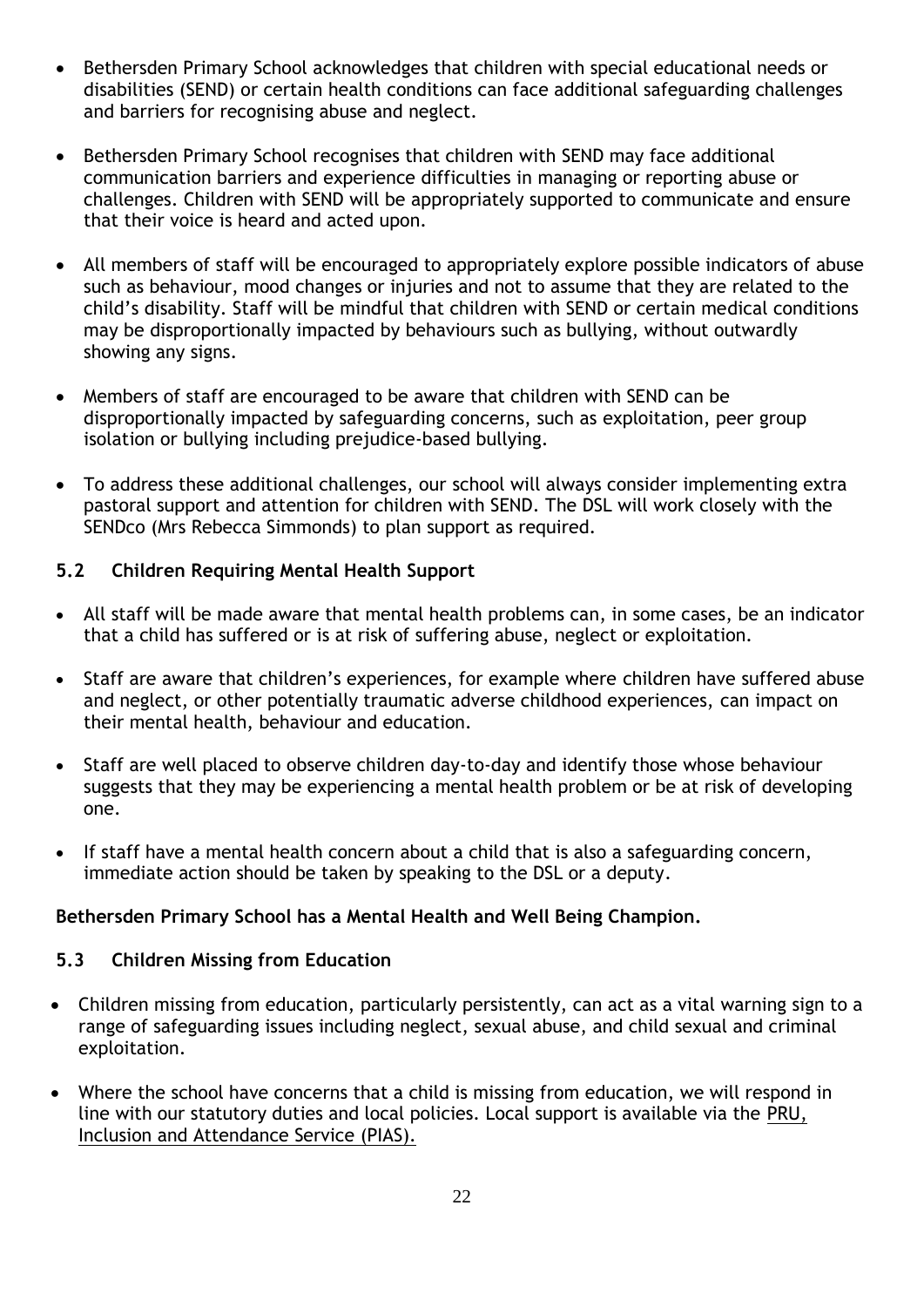#### **5.4 Elective Home Education**

• Where a parent/carer expresses their intention to remove a child from school with a view to educating at home, we will respond in line with [national Elective Home Education guidance](https://www.gov.uk/government/publications/elective-home-education) and local [Kent guidance](https://www.kent.gov.uk/education-and-children/educating-your-child-at-home) and will work together with parents/carers and other key professionals and organisations to ensure decisions are made in the best interest of the child.

#### **5.5 Children who need a Social Worker**

- The DSL will hold details of social workers working with children in the school so that decisions can be made in the best interests of the child's safety, welfare, and educational outcomes.
- Where children have a social worker, this will inform school decisions about their safety and promoting their welfare, for example, responding to unauthorised absence and provision of pastoral and/or academic support.

#### **5.6 Looked after children, previously looked after children and care leavers**

- Bethersden Primary School recognises the common reason for children becoming looked after is as a result of abuse and/or neglect and a previously looked after child also potentially remains vulnerable.
- The school has appointed a ['designated teacher'](https://www.gov.uk/government/publications/designated-teacher-for-looked-after-children) (Mr Stuart Gawthorpe, Headteacehr) who works with local authorities to promote the educational achievement of registered pupils who are looked after or who have been previously looked after.
- The designated teacher will work with the DSL to ensure appropriate staff have the information they need in relation to a child's looked after legal status, contact arrangements with birth parents or those with parental responsibility, care arrangements and the levels of authority delegated to the carer by the authority looking after them.
- Where a child is looked after, the DSL will hold details of the social worker and the name of the virtual school head in the authority that looks after the child.
- Where the school believe a child is being cared for as part of a private fostering arrangement (occurs when a child under 16 or 18 if the child is disabled is cared for and lives with an adult who is not a relative for 28 days or more) there is a duty to recognise these arrangements and inform the Local Authority via the front door.
- Where a child is leaving care, the DSL will hold details of the local authority Personal Advisor appointed to guide and support them and will liaise with them as necessary regarding any issues of concern.

#### **6. Online Safety**

• It is essential that children are safeguarded from potentially harmful and inappropriate material or behaviours online. Bethersden Primary School will adopt a whole school approach to online safety which will empower, protect, and educate our learners and staff in their use of technology, and establish mechanisms to identify, intervene in, and escalate any concerns where appropriate.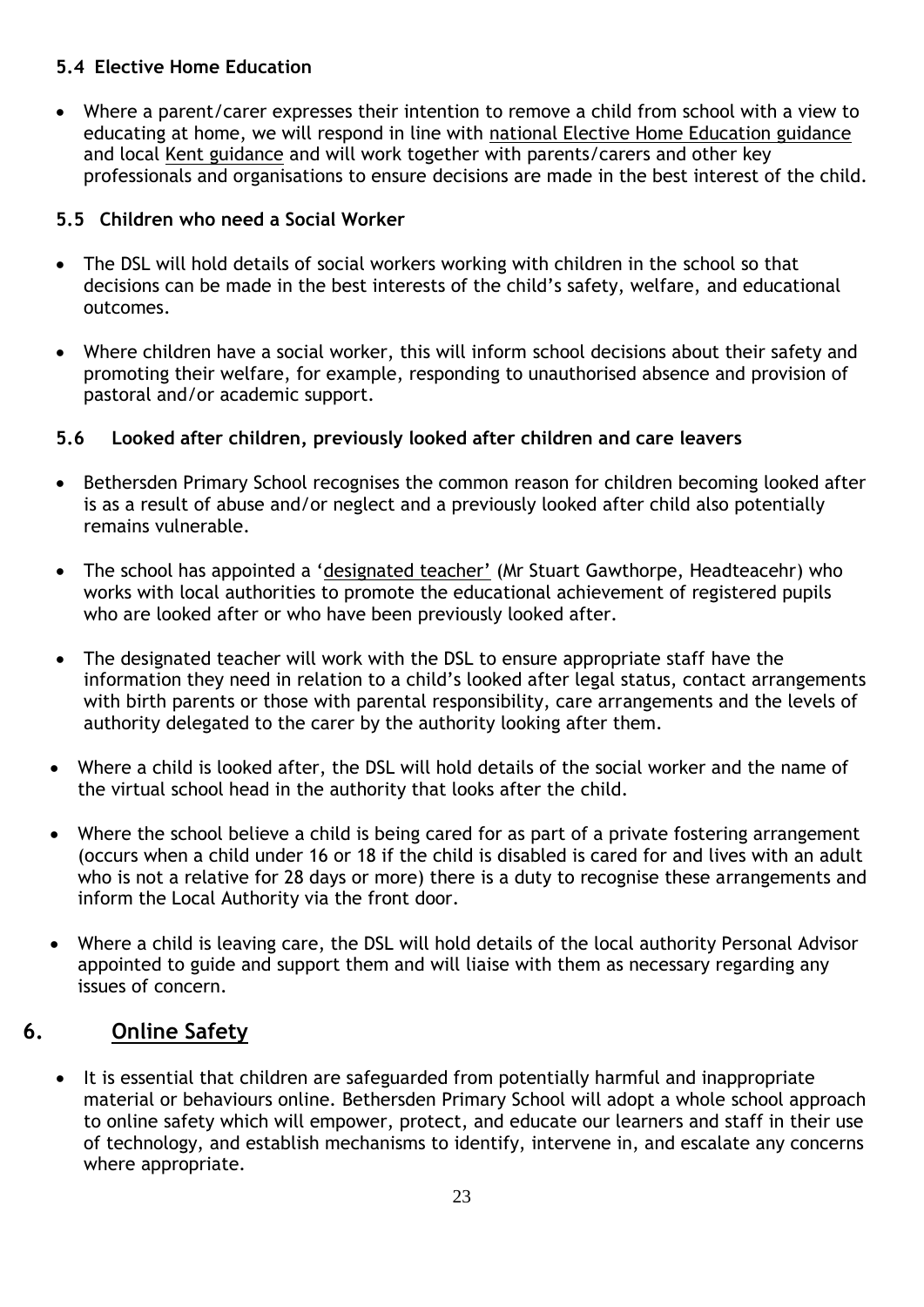- Bethersden Primary School will ensure online safety is safety is reflected as required in all relevant policies. Online safety is considered as a running and interrelated theme when devising and implementing our policies and procedures and when planning our curriculum, staff training, the role and responsibilities of the DSL and parental engagement.
- Bethersden Primary School identifies that the breadth of issues classified within online safety is considerable, but can be categorised into four areas of risk:
	- Content: being exposed to illegal, inappropriate or harmful content. For example pornography, fake news, racism, misogyny, self-harm, suicide, anti-Semitism, radicalisation and extremism.
	- Contact: being subjected to harmful online interaction with other users. For example peer to peer pressure, commercial advertising and adults posing as children or young adults with the intention to groom or exploit them for sexual, criminal, financial or other purposes.
	- Conduct: personal online behaviour that increases the likelihood of, or causes, harm. For example, making, sending and receiving explicit images (e.g. consensual and non-consensual sharing of nudes and semi-nudes and/or pornography), sharing other explicit images and online bullying.
	- Commerce: risks such as online gambling, inappropriate advertising, phishing and or financial scams.
- Bethersden Primary School recognises that technology, and the risks and harms related to it, evolve and change rapidly. The school will carry out an annual review of our approaches to online safety, supported by an annual risk assessment which considers and reflects the risks our children face.
- The headteacher/principle will be informed of online safety concerns by the DSL, as appropriate. The named governor for safeguarding will report on online safety practice and incidents, including outcomes, on a regular basis to the wider governing body.

#### **6.1 Policies and Procedures**

- The DSL has overall responsibility for online safety within the school but will liaise with other members of staff, including our IT technician, Computing and PHSE curriculum leads. as necessary.
- The DSL will respond to online safety concerns reported in line with our child protection and other associated policies, including our anti-bullying, social media and behaviour policies.
	- Internal sanctions and/or support will be implemented as appropriate.
	- Where necessary, concerns will be escalated and reported to relevant partner agencies in line with local policies and procedures.
- Bethersden Primary School uses a wide range of technology. This includes computers, laptops, tablets and other digital devices, the internet, our learning platform, Google Suite and email systems.
	- All school owned devices and systems will be used in accordance with our acceptable use policies and with appropriate safety and security measures in place.
- Bethersden Primary School recognises the specific risks that can be posed by mobile and smart technology, including mobile/smart phones, cameras and wearable technology. In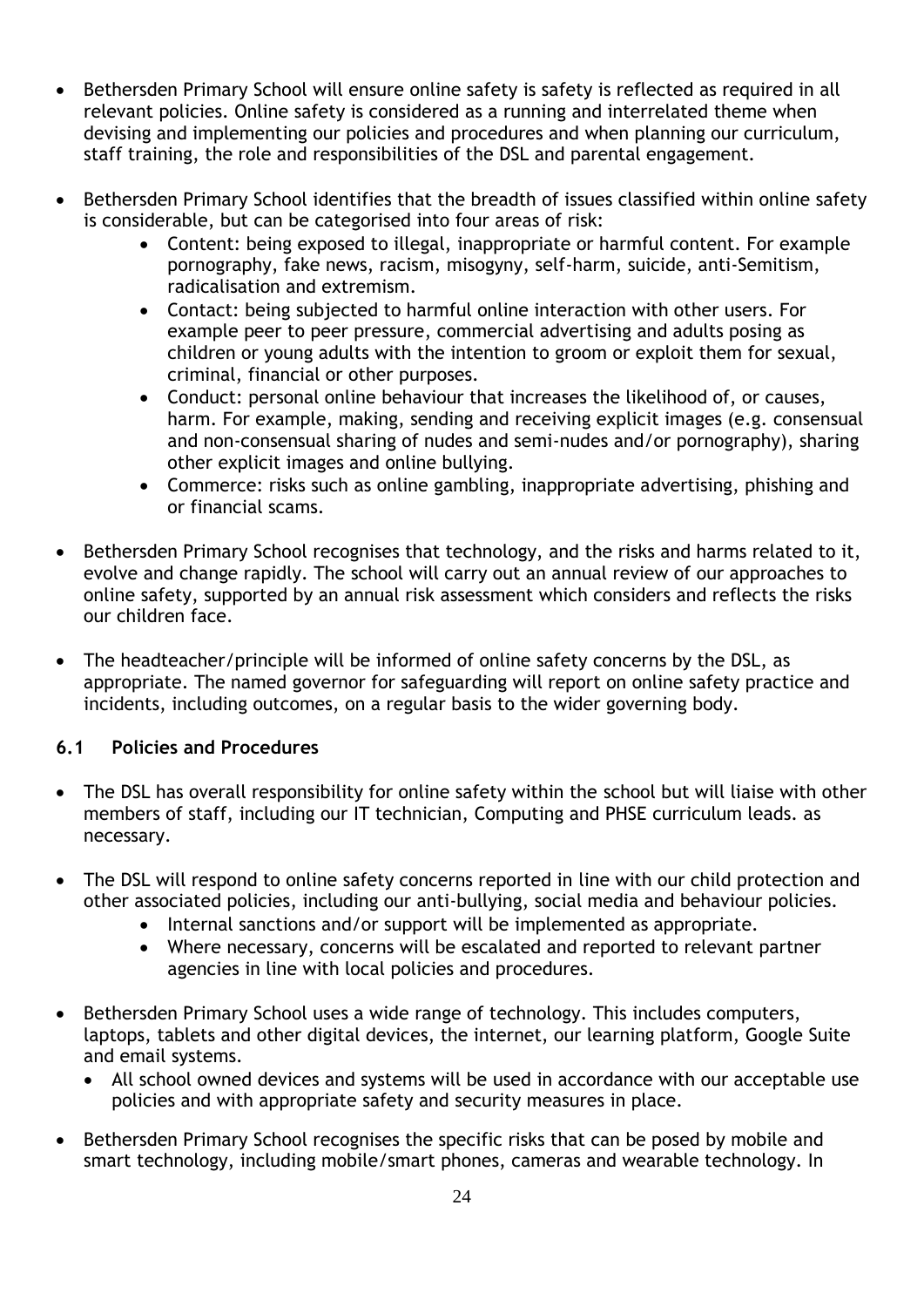accordance with KCSIE 2021 and EYFS 2021, Bethersden Primary School has appropriate mobile and smart technology and image use policies in place, which are shared and understood by all members of the community.These policies can be found **on the shared drive under Safeguarding.**

#### **6.2 Appropriate Filtering and Monitoring**

- Bethersden Primary School will do all we reasonably can to limit children's exposure to online risks through school provided IT systems and will ensure that appropriate filtering and monitoring systems are in place.
	- **Bethersden Primary School uses Smoothwall as its filtering system which is provided by our broadband supplier, CANTIUM**
	- If learners or staff discover unsuitable sites or material, they are required to **immediately blank the screen and, in the case of a child, inform the first member of staff they can. Staff should immediately inform a DSL. The website or content should not be deleted to allow for investigations to be carried out to prevent a recurrence.**
	- All users will be informed that use of our systems can be monitored, and that monitoring will be in line with data protection, human rights, and privacy legislation.
	- Filtering breaches or concerns identified through our monitoring approaches will be recorded and reported to the DSL who will respond as appropriate.
	- Any access to material believed to be illegal will be reported immediately to the appropriate agencies, such as the [Internet Watch Foundation](https://www.iwf.org.uk/) and the police.
	- When implementing appropriate filtering and monitoring, Bethersden Primary School will ensure that "over blocking" does not lead to unreasonable restrictions as to what children can be taught with regards to online teaching and safeguarding.
- Bethersden Primary School acknowledges that whilst filtering and monitoring is an important part of school online safety responsibilities, it is only one part of our approach to online safety.
	- o Learners will use appropriate search tools, apps and online resources as identified following an informed risk assessment.
	- o Learners internet use will be supervised by staff according to their age and ability.
	- o Learners will be directed to use age appropriate online resources and tools by staff who have checked the appropriateness before the lesson.

#### **6.3 Information Security and Access Management**

- Bethersden Primary School is responsible for ensuring an appropriate level of security protection procedures are in place, in order to safeguard our systems as well as staff and learners. Further information can be found in list name of relevant policies e.g. information security, acceptable use policies and/or online safety policy.
- Bethersden Primary School will review the effectiveness of these procedures periodically to keep up with evolving cyber-crime technologies.

#### **6.4 Staff Training**

• Bethersden Primary School will ensure that all staff receive online safety training as part of induction and that ongoing online safety training and update for all staff will be integrated, aligned and considered as part of our overarching safeguarding approach.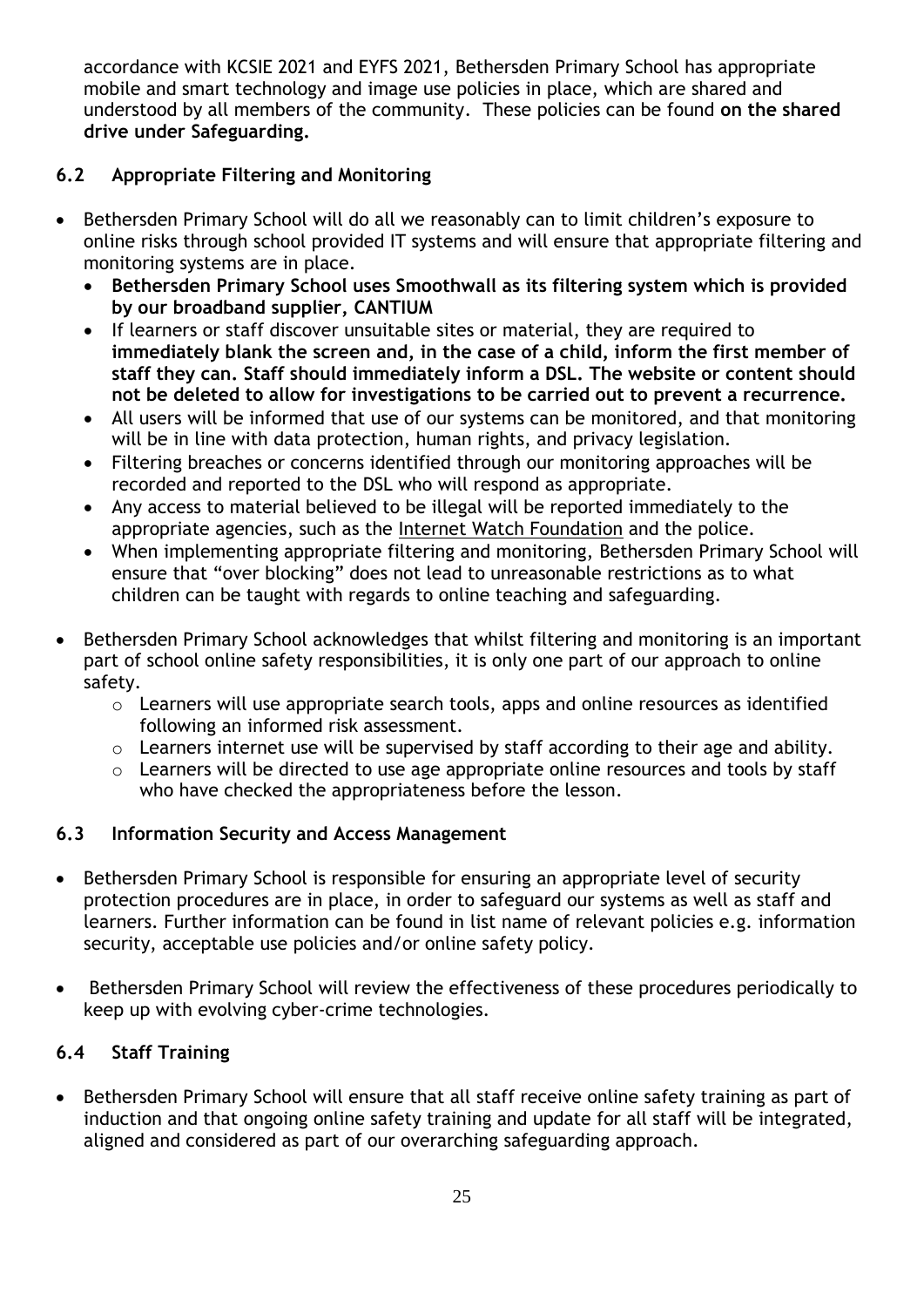#### **6.5 Educating Learners**

• Bethersden Primary School will ensure a comprehensive whole school curriculum response is in place to enable all learners to learn about and manage online risks effectively as part of providing a broad and balanced curriculum.

**Bethersden Primary School uses resources and guidance provided by both UK Council for Internet Safety (UKCIS) '[Education for a Connected World Framework](https://www.gov.uk/government/publications/education-for-a-connected-world)' and DfE '[Teaching](https://www.gov.uk/government/publications/teaching-online-safety-in-schools)  [online safety in school](https://www.gov.uk/government/publications/teaching-online-safety-in-schools)'.**

#### **6.6 Working with Parents/Carers**

- Bethersden Primary School will build a partnership approach to online safety and will support parents/carers to become aware and alert of the potential online benefits and risks for children by:
	- **providing information on our school website and through existing communication channels (such as official social media, newsletters etc.),**
	- **offering specific online safety events for parents/carers**
	- **highlighting online safety at existing events.**

#### **6.7 Remote Learning**

**DSLs and SLT use specific guidance for remote learning provided by DfE: [Safeguarding and](https://www.gov.uk/guidance/safeguarding-and-remote-education-during-coronavirus-covid-19)  [remote education during coronavirus \(COVID-19\)](https://www.gov.uk/guidance/safeguarding-and-remote-education-during-coronavirus-covid-19) and The Education People: [Remote](https://www.theeducationpeople.org/blog/safer-remote-learning-during-covid-19-information-for-school-leaders-and-dsls/)  [Learning Guidance for SLT.](https://www.theeducationpeople.org/blog/safer-remote-learning-during-covid-19-information-for-school-leaders-and-dsls/)**

- Bethersden Primary School will ensure any remote sharing of information, communication and use of online learning tools and systems will be in line with privacy and data protection requirements.
- All communication with learners and parents/carers will take place using school provided or approved communication channels;
	- school provided email accounts and phone numbers and/or agreed systems Google Classroom
	- Any pre-existing relationships or situations which mean this cannot be complied with must be discussed with the DSL. **This includes friendships begun before employment at Bethersden Primary School or those that have developed as a result of having their own child in the school.**
- Staff and learners will engage with remote teaching and learning in line with existing behaviour principles as set out in our school behaviour policy, code of conduct and Acceptable Use Policies.
- Staff and learners will be encouraged to report issues experienced at home and concerns will be responded to in line with our child protection and other relevant policies.
- When delivering remote learning, staff will follow our Remote Learning Acceptable Use Policy (AUP)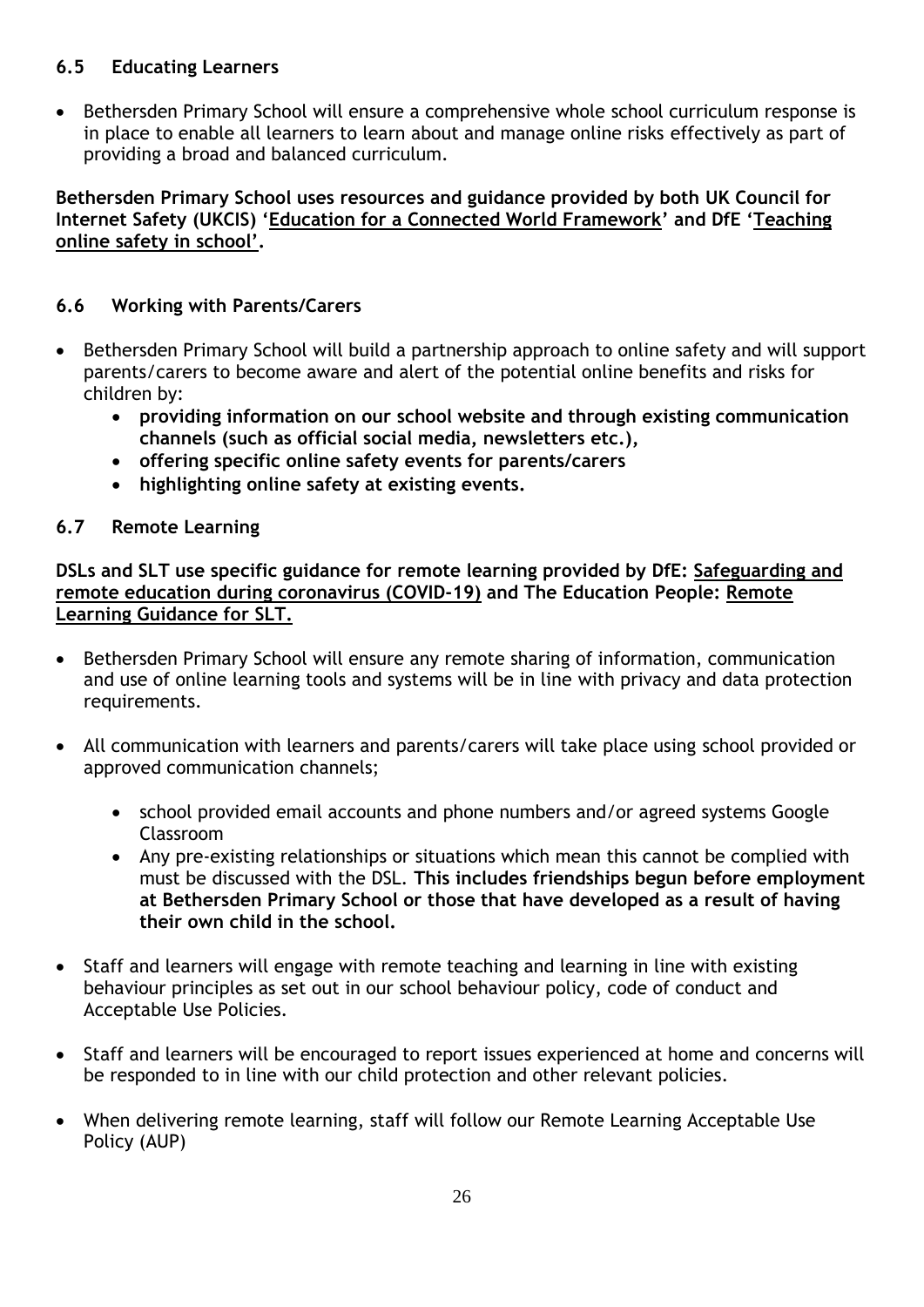- Parents/carers will be made aware of what their children are being asked to do online, including the sites they will be asked to access. Bethersden Primary School will continue to be clear who from the school (**if anyone**) their child is going to be interacting with online.
- Parents/carers will be encouraged to ensure children are appropriately supervised online and that appropriate parent controls are implemented at home.

#### **7. Staff Engagement and Expectations**

- 7.1 Awareness, Induction and Training
- All members of staff have been provided with a copy of part one of 'Keeping Children Safe in Education' 2021 which covers safeguarding information for staff.
	- o School leaders, including the DSL will read KCSIE in its entirety.
	- o School leaders and all members of staff who work directly with children will read annex B.
	- o All members of staff have signed to confirm that they have read and understood the national guidance shared with them. This information is retained in their personnel file
- The DSL will ensure that all new staff and volunteers (including agency and third-party staff) receive safeguarding and child protection training (including online safety), including information to ensure they are aware of the school internal safeguarding processes, as part of their induction. **This will be achieved for example, via leaflets, specific training by the DSL, e-Learning.**
- All staff members (including agency and third-party staff) will receive appropriate child protection training (including online safety) to ensure they are aware of a range of safeguarding issues; this training will be updated at least annually.
- Safeguarding training for staff, including online safety training, will be integrated, aligned and considered as part of the whole school safeguarding approach and wider staff training and curriculum planning.
- In addition to specific child protection training, all staff will receive regular safeguarding and child protection updates, at least annually, to provide them with relevant skills and knowledge to safeguard children effectively. **This will be achieved for example, via email, e-bulletins, Child Protection newsletters, staff meetings**, online training.
- Staff will be encouraged to contribute to and shape school safeguarding arrangements and child protection policies. **This will be achieved for example, via input from knowledgeable and experienced staff, inviting input at staff meetings.**
- The DSL and Headteacher will provide an annual report to the governing body detailing safeguarding training undertaken by all staff and will maintain an up to date register of who has been trained.
- Although the school has a nominated lead for the governing body (Mrs Kate Kirk and Mrs Liz Wearmouth), all members of the governing body will access appropriate safeguarding training which covers their specific strategic responsibilities on a regular basis.

#### **7.2 Safer Working Practice**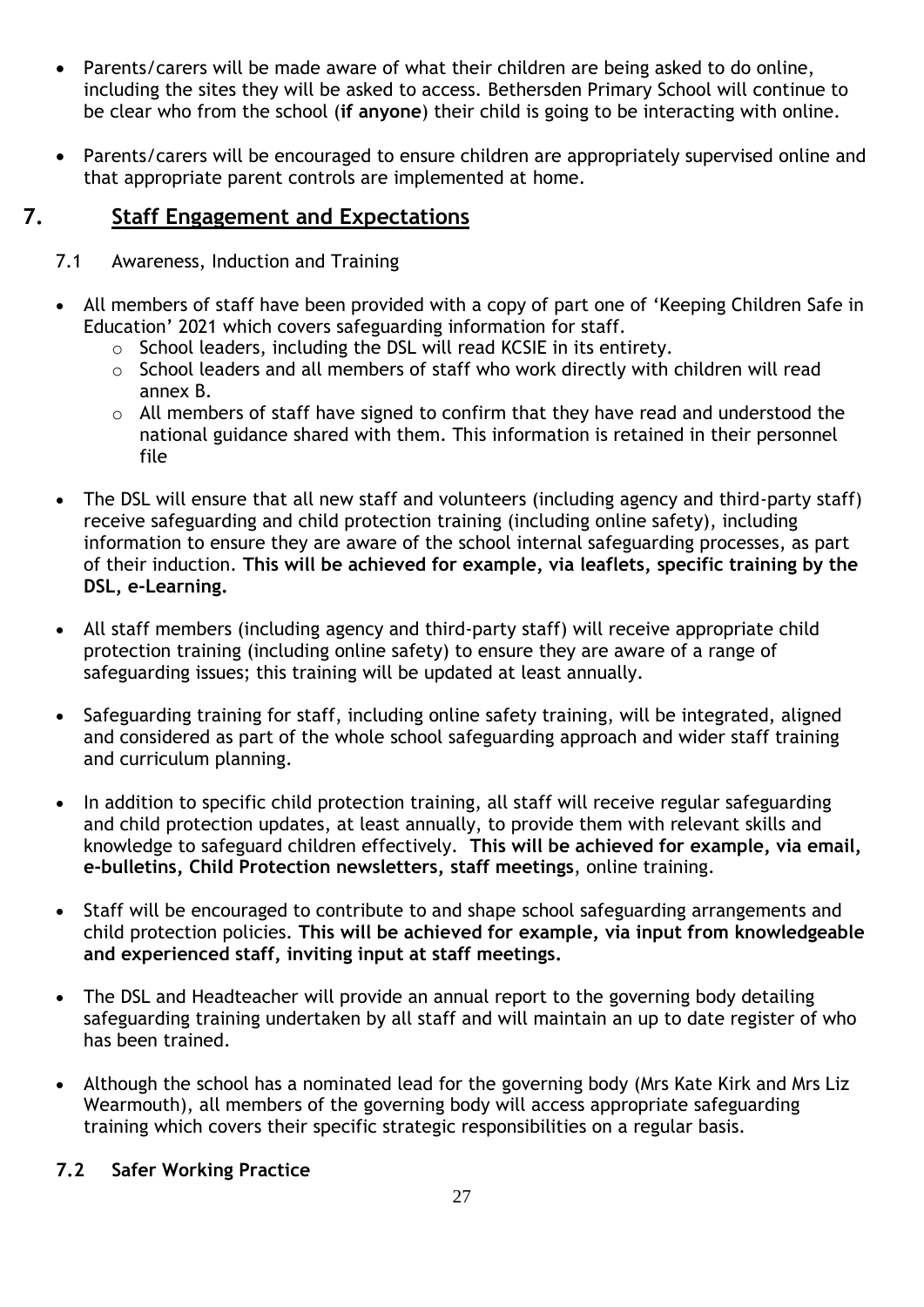- All members of staff are required to work within our clear guidelines on safer working practice as outlined in the school behaviour policy/code of conduct.
- The DSL will ensure that all staff and volunteers (including agency and third-party staff) have read the child protection policy and are aware of the school expectations regarding safe and professional practice via the staff behaviour policy, code of conduct and Acceptable Use Policy (AUP).
- Staff will be made aware of the school behaviour management and physical intervention policies. Staff will manage behaviour effectively to ensure a good and safe educational environment and will have a clear understanding of the needs of all children. Physical interventions and/or use of reasonable force will be in line with our agreed policy and procedures and national guidance.
- All staff will be made aware of the professional risks associated with the use of social media and electronic communication (such as email, mobile phones, texting, social networking). Staff will adhere to relevant school policies including staff behaviour policy, Acceptable Use Policies, and Social Media Policy.

#### **7.3 Supervision and Support**

- The induction process will include familiarisation with child protection responsibilities and procedures to be followed if members of staff have any concerns about a child's safety or welfare.
- The school will ensure that members of staff who are working within the foundation stage are provided with appropriate supervision in accordance with the statutory requirements of Early Years Foundation Stage (EYFS) 2021.
- The school will provide appropriate supervision and support for all members of staff to ensure that:
	- All staff are competent to carry out their responsibilities for safeguarding and promoting the welfare of children
	- All staff are supported by the DSL in their safeguarding role.
	- All members of staff have regular reviews of their own practice to ensure they improve over time.
- Any member of staff affected by issues arising from concerns for children's welfare or safety can seek support from the DSL.
- The DSL will also put staff in touch with outside agencies for professional support if they so wish. Staff can also approach organisations such as their Union, the Education Support Partnership or other similar organisations directly.

#### **8. Safer Recruitment and Allegations**

#### **8.1 Safer Recruitment and Safeguarding Checks**

• Bethersden Primary School is committed to ensure that develop a safe culture and that all steps are taken to recruit staff and volunteers who are safe to work with our learners and staff.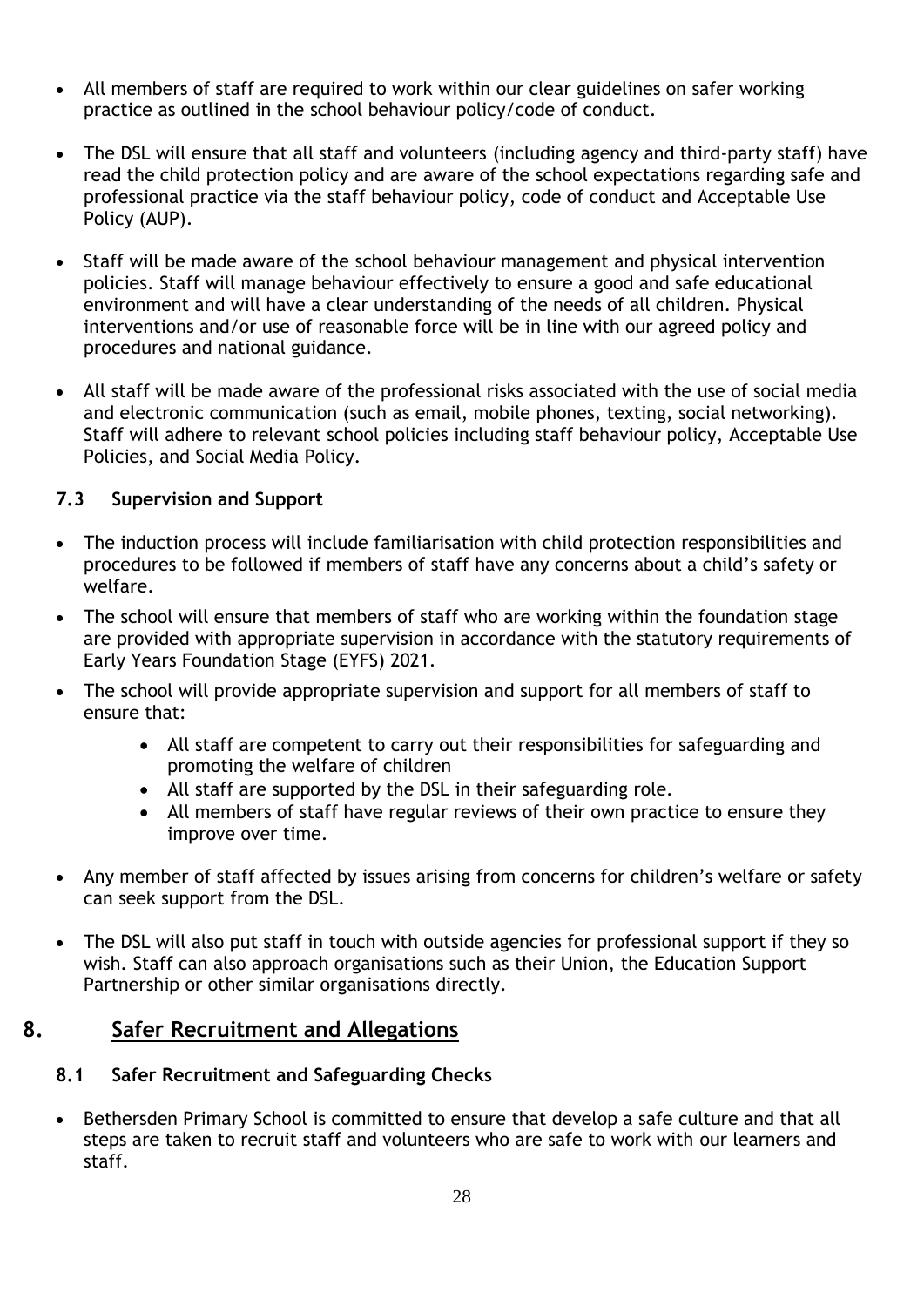- o Bethersden Primary School will follow relevant guidance in Keeping Children Safe in Education 2021 (Part Three, 'Safer Recruitment') and from The Disclosure and Barring Service (DBS)
- o The governing bodyand leadership team are responsible for ensuring that the school follows safe recruitment processes as outlined within guidance.
- o The governing bodywill ensure that there is at least one of the persons who conducts an interview has completed safer recruitment training.
- The school maintains an accurate Single Central Record (SCR) in line with statutory guidance.
- Bethersden Primary School are committed to supporting the statutory guidance from the Department for Education on the application of the Childcare (Disqualification) Regulations 2009 and related obligations under the Childcare Act 2006 in schools.
- We advise all staff to disclose any reason that may affect their suitability to work with children including convictions, cautions, court orders, cautions, reprimands, and warnings.
	- Where the school places a learners with an alternative provision provider, the school will continue to be responsible for the safeguarding of that child.
	- The school will undertake appropriate checks to ensure the provider meets the needs of the pupil, including written confirmation that appropriate safeguarding checks have been carried out on individuals working at the establishment.

#### **8.2 Allegations/concerns raised in relation to teachers, including supply teachers, other staff, volunteers and contractors**

- The school will respond to allegations in line with the [local Kent allegations arrangements](https://www.kscmp.org.uk/procedures/local-authority-designated-officer-lado) and [Part Four of KCSIE 2021](https://www.gov.uk/government/publications/keeping-children-safe-in-education--2). In depth information can be found within our 'Managing Allegations against Staff' and staff behaviour policy/code of conduct policy**.** This can be found on the shared drive.
- Any concerns or allegations about staff, including those which do not meet the allegation/harm threshold (8.2.1) will be recorded and dealt with appropriately in line with national and local guidance. Ensuring concerns are dealt with effectively will protect those working in or on behalf of the school from potential false allegations or misunderstandings.
- Where headteachers/principals are unsure how to respond, for example if the school is unsure if a concern meet the harm 'thresholds', advice will be sought via the [Local Authority](https://www.kscmp.org.uk/procedures/local-authority-designated-officer-lado)  [Designated Officer](https://www.kscmp.org.uk/procedures/local-authority-designated-officer-lado) (LADO) Enquiry Line and/or the [Education Safeguarding Service.](https://www.theeducationpeople.org/our-expertise/safeguarding/safeguarding-contacts/)

#### **8.2.1 Concerns that meet the 'harm threshold'**

• Bethersden Primary School recognises that it is possible for any member of staff, including volunteers, governors, contractors, agency and third-party staff (including supply teachers) and visitors to behave in a way that indicates a person would pose a risk of harm if they continue to work in their present position, or in any capacity with children in a school or college. This includes when someone has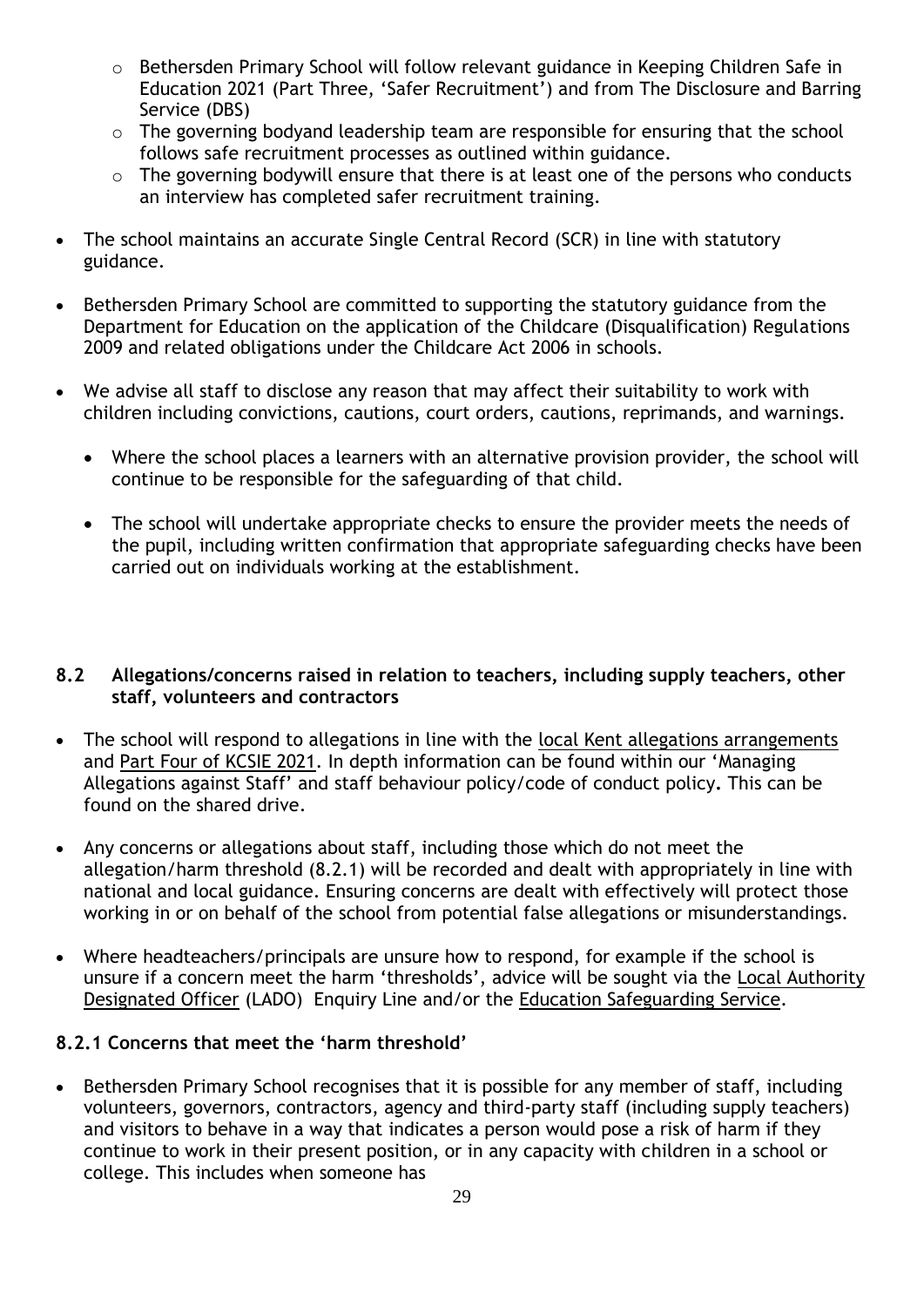- behaved in a way that has harmed a child, or may have harmed a child and/or
- possibly committed a criminal offence against or related to a child and/or;
- behaved towards a child or children in a way that indicates he or she may pose a risk of harm to children; and/or
- behaved or may have behaved in a way that indicates they may not be suitable to work with children.
- Allegations against staff which meet this threshold will be referred immediately to the Headteacher who will contact the [LADO](https://www.kscmp.org.uk/procedures/local-authority-designated-officer-lado) to agree further action to be taken in respect of the child and staff member. In the event of allegations of abuse being made against the Headteacher, staff are advised that allegations should be reported to the chair of governors/chair of the management committee/proprietor of an independent school who will contact the LADO.

#### **8.2.2 Concerns that do not meet the 'harm threshold'**

- Bethersden Primary School may also need to take action in response to 'low-level' concerns about staff, which typically would be behaviours which are inconsistent with our staff code of conduct, including inappropriate conduct outside of work and concerns that do not meet the allegations threshold.
- Where low-level concerns are reported to the school, the Headteacher will to share or liaise with the LADO enquiries officer via the [LADO Enquiry Line.](https://eur01.safelinks.protection.outlook.com/?url=https%3A%2F%2Fwww.kscmp.org.uk%2Fprocedures%2Flocal-authority-designated-officer-lado&data=04%7C01%7CAlison.Watling%40kent.gov.uk%7Cefd47327a4fa4b3a972708d950d61f12%7C3253a20dc7354bfea8b73e6ab37f5f90%7C0%7C0%7C637629703166084747%7CUnknown%7CTWFpbGZsb3d8eyJWIjoiMC4wLjAwMDAiLCJQIjoiV2luMzIiLCJBTiI6Ik1haWwiLCJXVCI6Mn0%3D%7C1000&sdata=gh4qmYZ5N3khjaixDrEVQntTOJ74wGAlZxO%2FQDEudf0%3D&reserved=0)
- Low-level concerns will be recorded in writing and reviewed so potential patterns of concerning, problematic or inappropriate behaviour can be identified. Where a pattern is identified, the school will implement appropriate action, for example consulting with [the](https://www.kscmp.org.uk/procedures/local-authority-designated-officer-lado)  [LADO enquiry line](https://www.kscmp.org.uk/procedures/local-authority-designated-officer-lado) and following our disciplinary procedures.
- Additional information regarding low-level concerns is contained with our staff behaviour policy/code of conduct – this includes what a low-level concern is and the importance of sharing them.

#### **8.2.3 Safe Culture**

- As part of our approach to safeguarding, the School has created and embedded a culture of openness, trust and transparency in which our values and expected behaviour as set out in our staff behaviour policy/code of conduct are constantly lived, monitored and reinforced by all staff (including supply teachers, volunteers and contractors) and where all concerns are dealt with promptly and appropriately.
- All staff and volunteers should feel able to raise any concerns about poor or unsafe practice and potential failures in the school safeguarding regime. The leadership team at Bethersden Primary School will takes all concerns or allegations received seriously.
- All members of staff are made aware of the school Whistleblowing procedure. It is a disciplinary offence not to report concerns about the conduct of a colleague that could place a child at risk.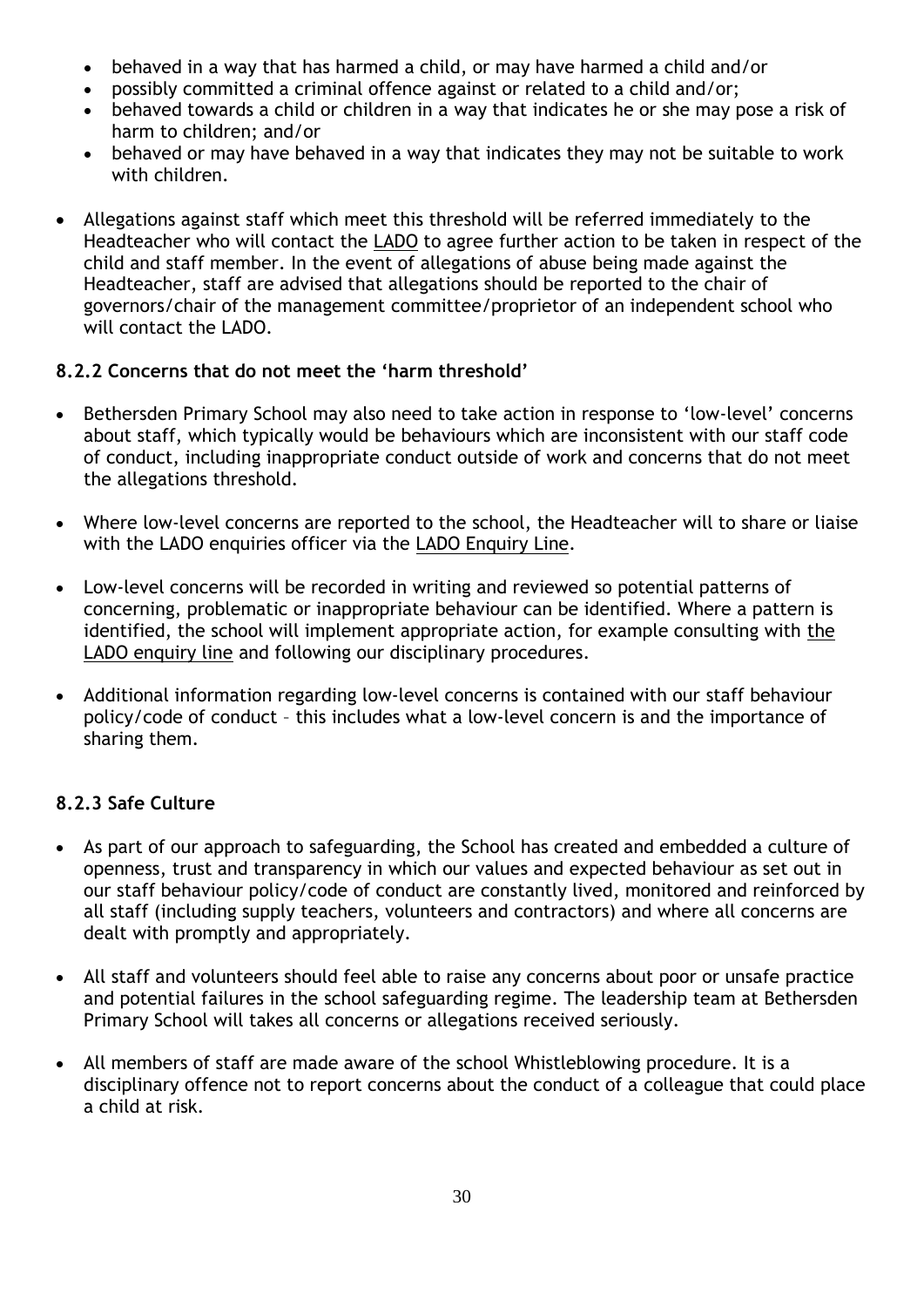- Staff can access the NSPCC whistleblowing helpline if they do not feel able to raise concerns regarding child protection failures internally. Staff can call 0800 028 0285 (8:00 AM to 8:00 PM Monday to Friday) or email [help@nspcc.org.uk.](mailto:help@nspcc.org.uk)
- Bethersden Primary School has a legal duty to refer to the Disclosure and Barring Service (DBS) anyone who has harmed, or poses a risk of harm, to a child, or if there is reason to believe the member of staff has committed one of a number of listed offences, and who has been removed from working (paid or unpaid) in regulated activity or would have been removed had they not left. The DBS will consider whether to bar the person.
	- o If these circumstances arise in relation to a member of staff at our school, a referral will be made as soon as possible after the resignation or removal of the individual in accordance with advice from the [LADO](https://www.kscmp.org.uk/procedures/local-authority-designated-officer-lado) and/or Cantium (our school's personnel adviser.

#### **9. Opportunities to teach safeguarding**

- Bethersden Primary School will ensure that children are taught about safeguarding, including online safety, as part of providing a broad and balanced curriculum. This will include covering relevant issues through Relationships Education (primary schools and Health Education.
- We recognise that school play an essential role in helping children to understand and identify the parameters of what is appropriate child and adult behaviour, what is 'safe', to recognise when they and others close to them are not safe, and how to seek advice and support when they are concerned. Our curriculum provides opportunities for increasing self-awareness, self-esteem, social and emotional understanding, assertiveness and decision making so that learners have a range of age appropriate contacts and strategies to ensure their own protection and that of others.
- Bethersden Primary School recognise that a one size fits all approach may not be appropriate for all children, and a more personalised or contextualised approach for more vulnerable children, victims of abuse and some SEND children might be needed.
- Our school systems support children to talk to a range of staff. Children will be listened to and heard, and their concerns will be taken seriously and acted upon as appropriate.

#### **10. Physical Safety**

#### **10.1 Use of 'reasonable force'**

• There may be circumstances when it is appropriate for staff to use reasonable force in order to safeguard children from harm. Further information regarding our approach and expectations can be found in our behaviour policy**.**

#### **10.2 The Use of Premises by Other Organisations**

• Where services or activities are provided separately by another body using the school facilities/premises, the Headteacher and governing body will seek written assurance that the organisation concerned has appropriate policies and procedures in place regarding safeguarding children and child protection, and that relevant safeguarding checks have been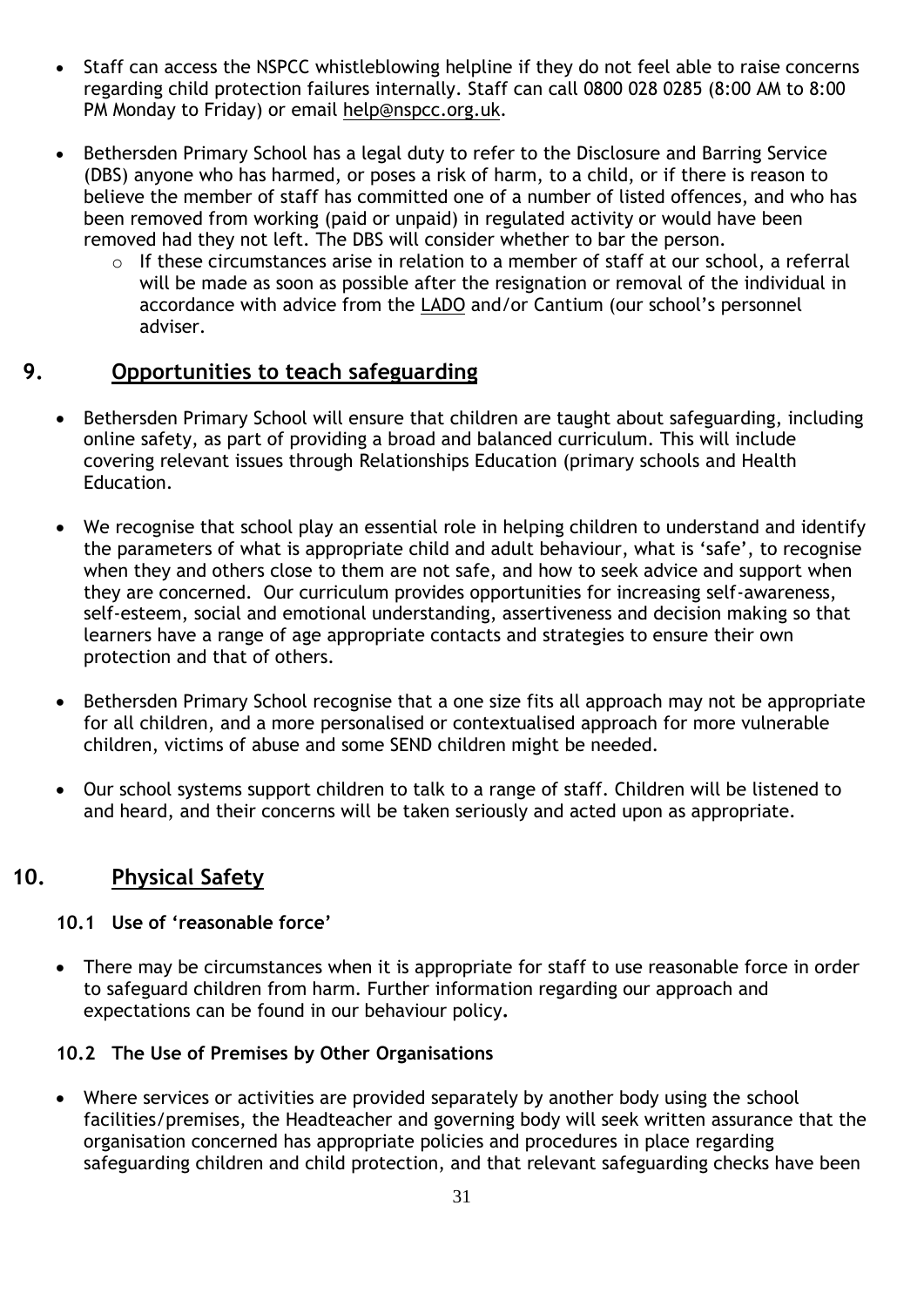made in respect of staff and volunteers. If this assurance is not achieved, an application to use premises will be refused.

• Safeguarding requirements will be included in any transfer of control agreement (i.e. lease or hire agreement), as a condition of use and occupation of the premises. Failure to comply with this will lead to termination of the agreement.

#### **10.3 Site Security**

- All members of staff have a responsibility for maintaining awareness of buildings and grounds security and for reporting concerns that may come to light.
- Appropriate checks will be undertaken in respect of visitors and volunteers coming into school as outlined within national guidance. Visitors will be expected to, sign in and out via the office visitors log and to display a visitor's badge whilst on site.
- Staff and visitors will be expected to adhere to any safety arrangements implemented because of Covid-19 restrictions.
- Any individual who is not known or identifiable on site should will challenged for clarification and reassurance. Children are taught **to report concerns to staff or challenge directly.**
- The school will not accept the behaviour of any individual (parent or other) that threatens school security or leads others (child or adult) to feel unsafe. Such behaviour will be treated as a serious concern and may result in a decision to refuse access for that individual to the school site.

#### **11. Local Support**

- All members of staff in Bethersden Primary School are made aware of local support available.
	- **Education Safeguarding Service** 
		- **Area Safeguarding Advisor** 
			- [South](https://www.theeducationpeople.org/our-expertise/safeguarding/safeguarding-contacts/) Kent [Safeguarding](https://www.kelsi.org.uk/child-protection-and-safeguarding/safeguarding-contacts) Service 03000 415648
		- **Online Safety in the Education Safeguarding Service**
			- **03000 415797**
				- [esafetyofficer@theeducationpeople.org](mailto:esafetyofficer@theeducationpeople.org) **(non-urgent issues only)**
	- **LADO Service** 
		- **Telephone: 03000 410888**
		- Email: [kentchildrenslado@kent.gov.uk](mailto:kentchildrenslado@kent.gov.uk)
	- **Integrated Children's Services** 
		- Front door: 03000 411111
		- Out of Hours Number: 03000 419191
	- **Kent Police** 
		- 101 or 999 if there is an immediate risk of harm
	- **Kent Safeguarding Children Multi-Agency Partnership (KSCMP)**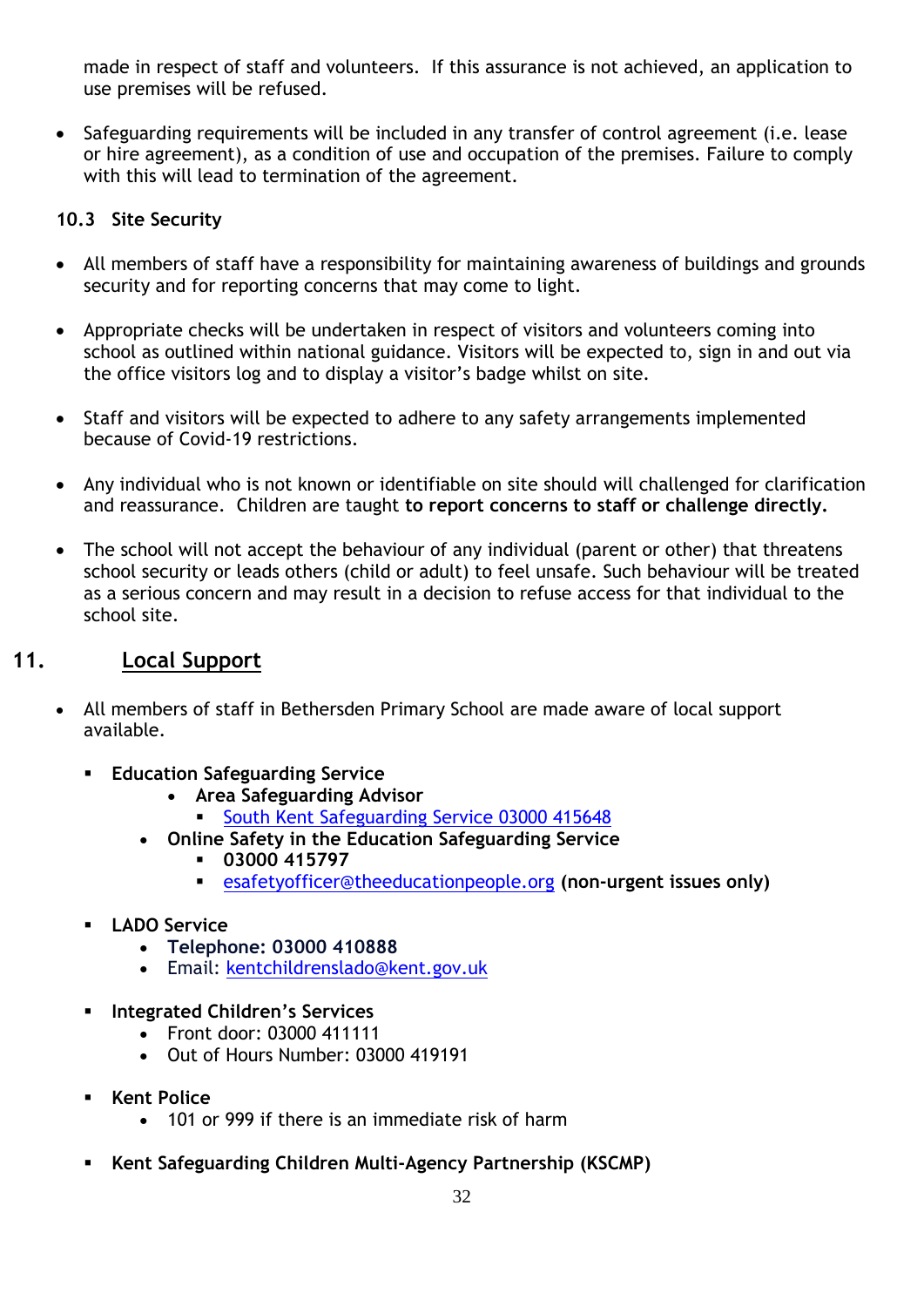- [kscmp@kent.gov.uk](mailto:kscmp@kent.gov.uk)
- $\bullet$  03000 421126
- **Adult Safeguarding**
	- Adult Social Care via 03000 41 61 61 (text relay 18001 03000 41 61 61) or email [social.services@kent.gov.uk](mailto:social.services@kent.gov.uk)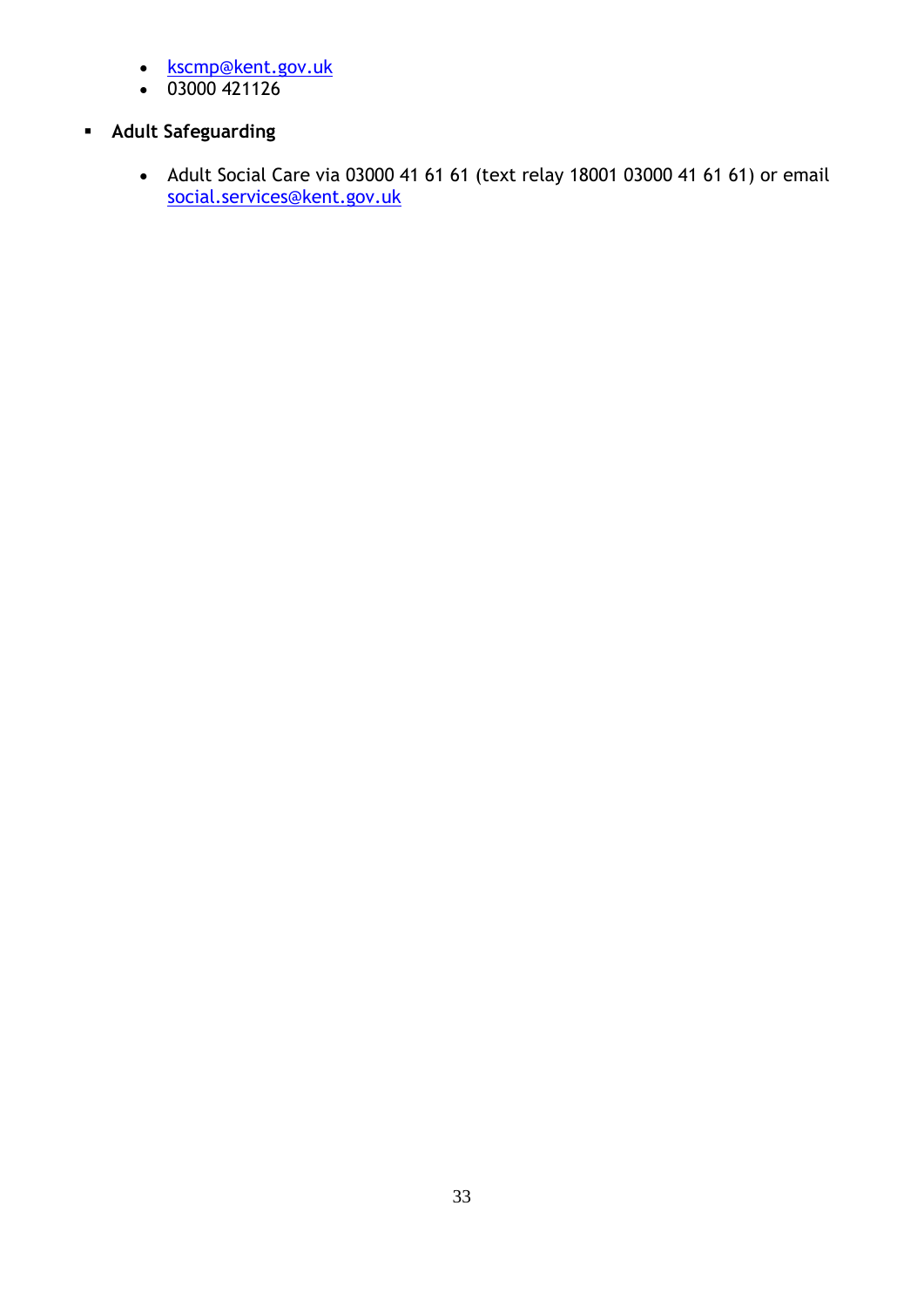#### **Appendix 1: Categories of Abuse**

**All staff should be aware that abuse, neglect, and safeguarding issues are rarely standalone events that can be covered by one definition or label. In most cases multiple issues will overlap with one another.**

**Abuse:** a form of maltreatment of a child. Somebody may abuse or neglect a child by inflicting harm, or by failing to act to prevent harm. They may be abused by an adult or adults or another child or children. It should be noted that abuse can be carried out both on and offline and be perpetrated by men, women, and children.

**Sexual abuse:** involves forcing or enticing a child or young person to take part in sexual activities, not necessarily involving a high level of violence, whether or not the child is aware of what is happening. The activities may involve physical contact, including assault by penetration (for example rape or oral sex) or non-penetrative acts such as masturbation, kissing, rubbing, and touching outside of clothing. They may also include non-contact activities, such as involving children in looking at, or in the production of, sexual images, watching sexual activities, encouraging children to behave in sexually inappropriate ways, or grooming a child in preparation for abuse (including via the internet). Sexual abuse is not solely perpetrated by adult males. Women can also commit acts of sexual abuse, as can other children.

#### **Signs that MAY INDICATE Sexual Abuse**

- Sudden changes in behaviour and performance
- Displays of affection which are sexual and age inappropriate
- Self-harm, self-mutilation or attempts at suicide
- Alluding to secrets which they cannot reveal
- Tendency to cling or need constant reassurance
- Regression to younger behaviour for example thumb sucking, playing with discarded toys, acting like a baby
- Distrust of familiar adults e.g. anxiety of being left with relatives, a childminder or lodger
- Unexplained gifts or money
- Depression and withdrawal
- Fear of undressing for PE
- Sexually transmitted disease
- Fire setting

**Physical abuse**: a form of abuse which may involve hitting, shaking, throwing, poisoning, burning or scalding, drowning, suffocating or otherwise causing physical harm to a child. Physical harm may also be caused when a parent or carer fabricates the symptoms of, or deliberately induces, illness in a child.

#### **Signs that MAY INDICATE physical abuse**

- Bruises and abrasions around the face
- Damage or injury around the mouth
- Bi-lateral injuries such as two bruised eyes
- Bruising to soft area of the face such as the cheeks
- Fingertip bruising to the front or back of torso
- Bite marks
- Burns or scalds (unusual patterns and spread of injuries)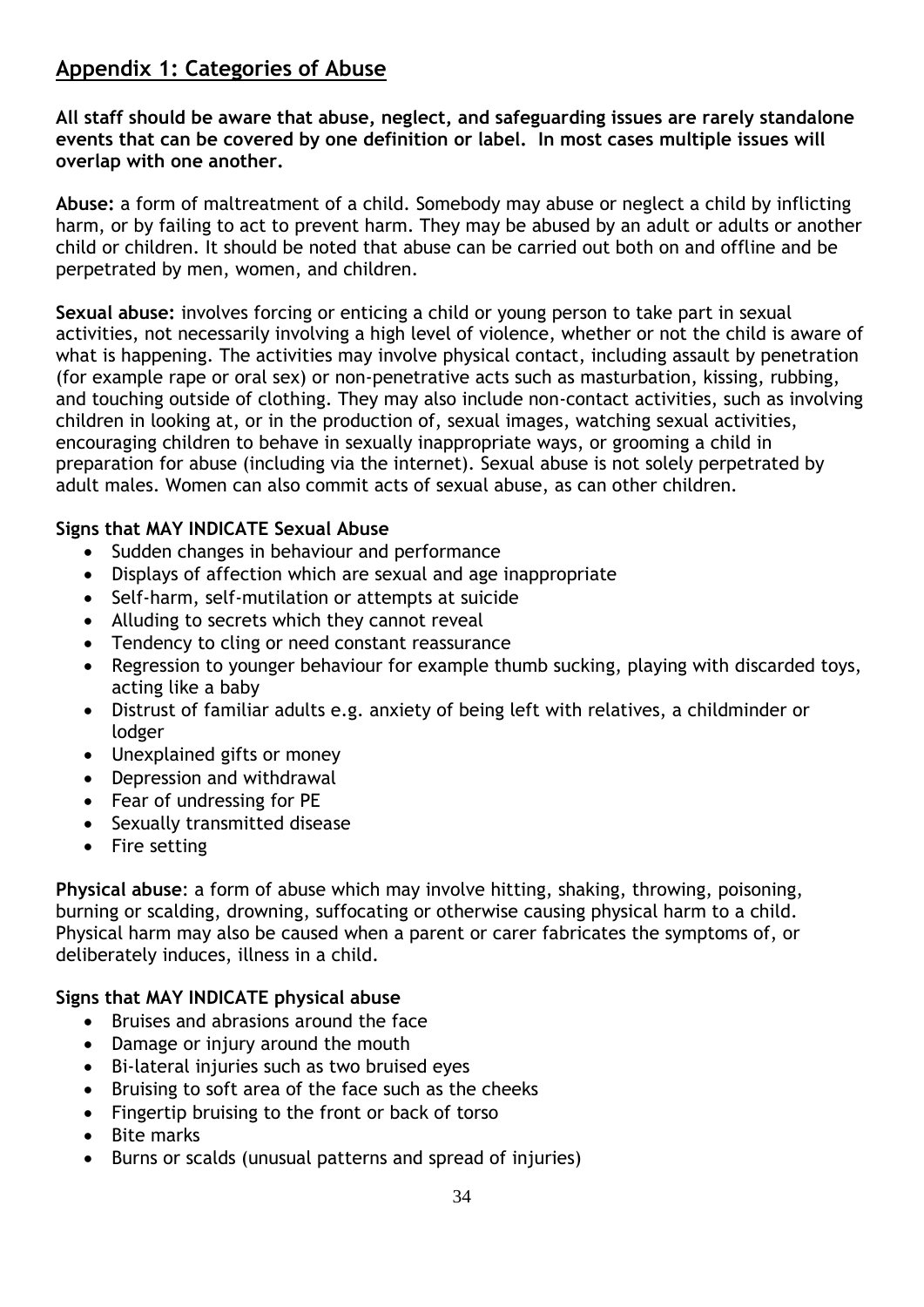- Deep contact burns such as cigarette burns
- Injuries suggesting beatings (strap marks, welts)
- Covering arms and legs even when hot
- Aggressive behaviour or severe temper outbursts.
- Injuries need to be accounted for. Inadequate, inconsistent, or excessively plausible explanations or a delay in seeking treatment should signal concern.

**Emotional abuse:** the persistent emotional maltreatment of a child such as to cause severe and adverse effects on the child's emotional development. It may involve conveying to a child that they are worthless or unloved, inadequate, or valued only insofar as they meet the needs of another person. It may include not giving the child opportunities to express their views, deliberately silencing them or 'making fun' of what they say or how they communicate. It may feature age or developmentally inappropriate expectations being imposed on children. These may include interactions that are beyond a child's developmental capability as well as overprotection and limitation of exploration and learning, or preventing the child participating in normal social interaction. It may involve seeing or hearing the ill-treatment of another. It may involve serious bullying (including cyberbullying), causing children frequently to feel frightened or in danger, or the exploitation or corruption of children. Some level of emotional abuse is involved in all types of maltreatment of a child, although it may occur alone.

#### **Signs that MAY INDICATE emotional abuse**

- Over reaction to mistakes
- Lack of self-confidence/esteem
- Sudden speech disorders
- Self-harming
- Eating Disorders
- Extremes of passivity and/or aggression
- Compulsive stealing
- Drug, alcohol, solvent abuse
- Fear of parents being contacted
- Unwillingness or inability to play
- Excessive need for approval, attention, and affection

**Neglect:** the persistent failure to meet a child's basic physical and/or psychological needs, likely to result in the serious impairment of the child's health or development. Neglect may occur during pregnancy as a result of maternal substance abuse. Once a child is born, neglect may involve a parent or carer failing to: provide adequate food, clothing, and shelter (including exclusion from home or abandonment); protect a child from physical and emotional harm or danger; ensure adequate supervision (including the use of inadequate care-givers); or ensure access to appropriate medical care or treatment. It may also include neglect of, or unresponsiveness to, a child's basic emotional needs.

#### **Signs that MAY INDICATE neglect.**

- Constant hunger
- Poor personal hygiene
- Constant tiredness
- Inadequate clothing
- Frequent lateness or non-attendance
- Untreated medical problems
- Poor relationship with peers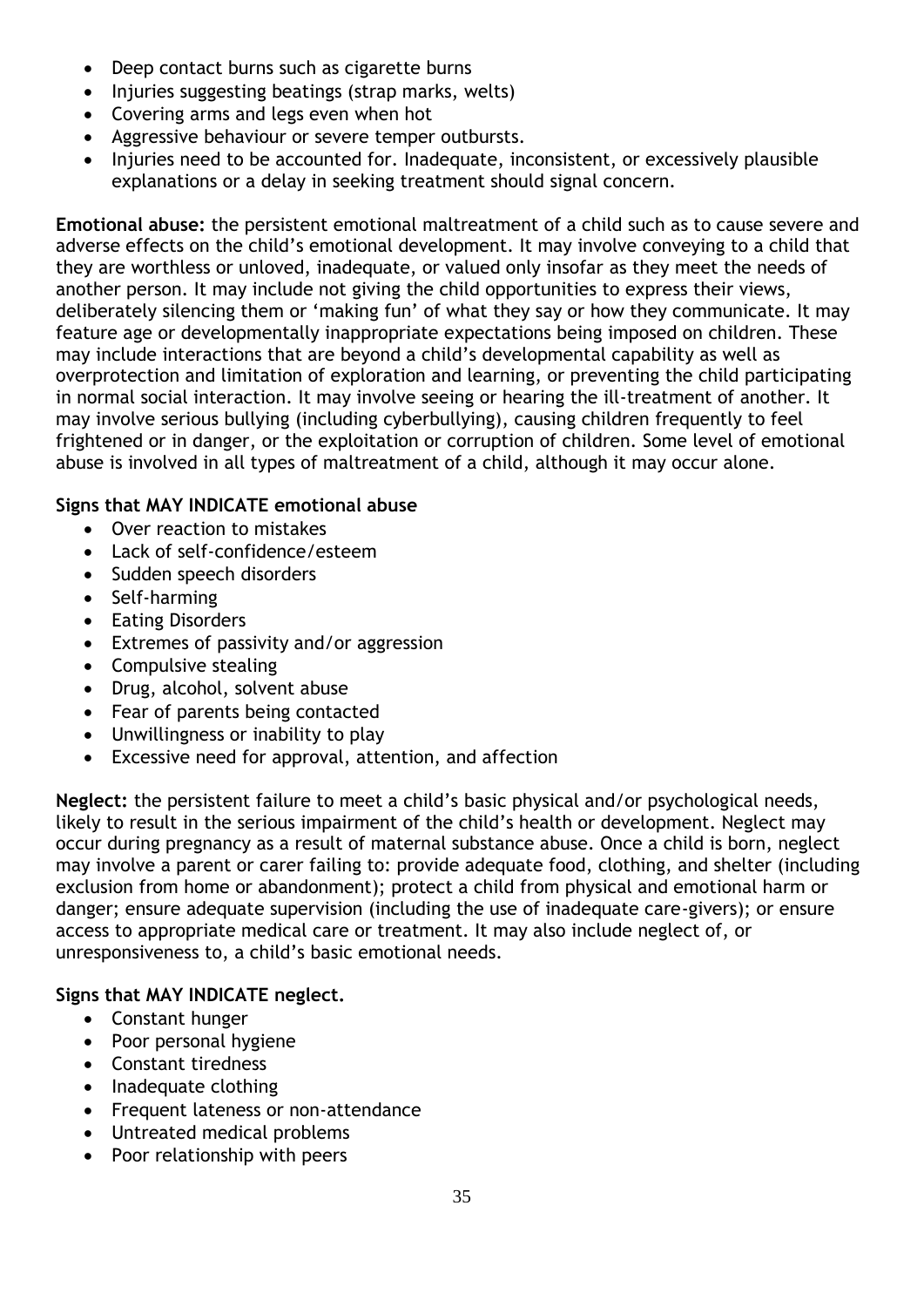- Compulsive stealing and scavenging
- Rocking, hair twisting and thumb sucking
- Running away
- Loss of weight or being constantly underweight
- Low self esteem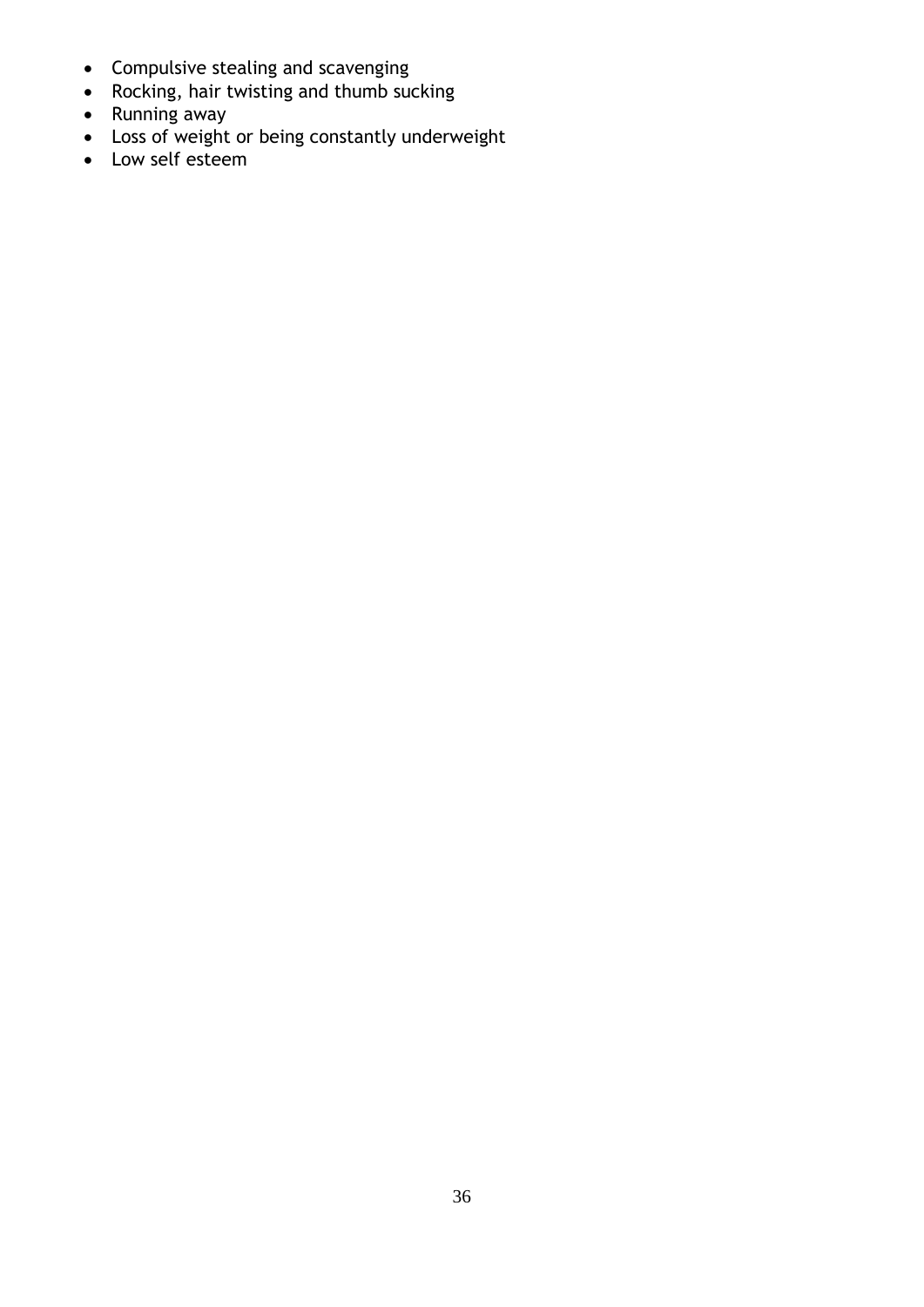#### **Appendix 2: Support Organisations**

#### **NSPCC 'Report Abuse in Education' Helpline**

• [0800 136 663](tel:0800%20136%20663) or [help@nspcc.org.uk](mailto:help@nspcc.org.uk)

#### **National Organisations**

- NSPCC: [www.nspcc.org.uk](http://www.nspcc.org.uk/)
- Barnardo's: [www.barnardos.org.uk](http://www.barnardos.org.uk/)
- Action for Children: [www.actionforchildren.org.uk](http://www.actionforchildren.org.uk/)
- Children's Society: [www.childrenssociety.org.uk](http://www.childrenssociety.org.uk/)

#### **Support for Staff**

- Education Support Partnership: [www.educationsupportpartnership.org.uk](http://www.educationsupportpartnership.org.uk/)
- Professional Online Safety Helpline: [www.saferinternet.org.uk/helpline](http://www.saferinternet.org.uk/helpline)

#### **Support for Learners**

- ChildLine: [www.childline.org.uk](http://www.childline.org.uk/)
- Papyrus: [www.papyrus-uk.org](http://www.papyrus-uk.org/)
- The Mix: [www.themix.org.uk](http://www.themix.org.uk/)
- Shout: [www.giveusashout.org](http://www.giveusashout.org/)
- Fearless: [www.fearless.org](http://www.fearless.org/)
- Victim Support: [www.victimsupport.org.uk](http://www.victimsupport.org.uk/)

#### **Support for Adults**

- Family Lives: [www.familylives.org.uk](http://www.familylives.org.uk/)
- Crime Stoppers: [www.crimestoppers-uk.org](http://www.crimestoppers-uk.org/)
- Victim Support: [www.victimsupport.org.uk](http://www.victimsupport.org.uk/)
- The Samaritans: [www.samaritans.org](http://www.samaritans.org/)
- NAPAC (National Association for People Abused in Childhood): www.napac.org.uk
- MOSAC: [www.mosac.org.uk](http://www.mosac.org.uk/)
- Action Fraud: [www.actionfraud.police.uk](http://www.actionfraud.police.uk/)
- Shout: [www.giveusashout.org](http://www.giveusashout.org/)
- Advice now: www.advicenow.org.uk

#### **Support for Learning Disabilities**

- Respond: [www.respond.org.uk](http://www.respond.org.uk/)
- Mencap: [www.mencap.org.uk](http://www.mencap.org.uk/)
- Council for Disabled Children: [https://councilfordisabledchildren.org.uk](https://councilfordisabledchildren.org.uk/)

#### **Contextual Safeguarding Network**

• <https://contextualsafeguarding.org.uk/>

#### **Kent Resilience Hub**

• <https://kentresiliencehub.org.uk/>

#### **Substance Misuse**

- We are with you (formerly Addaction): [www.wearewithyou.org.uk/services/kent-for](http://www.wearewithyou.org.uk/services/kent-for-young-people/)[young-people/](http://www.wearewithyou.org.uk/services/kent-for-young-people/)
- Talk to Frank: [www.talktofrank.com](http://www.talktofrank.com/)

#### **Domestic Abuse**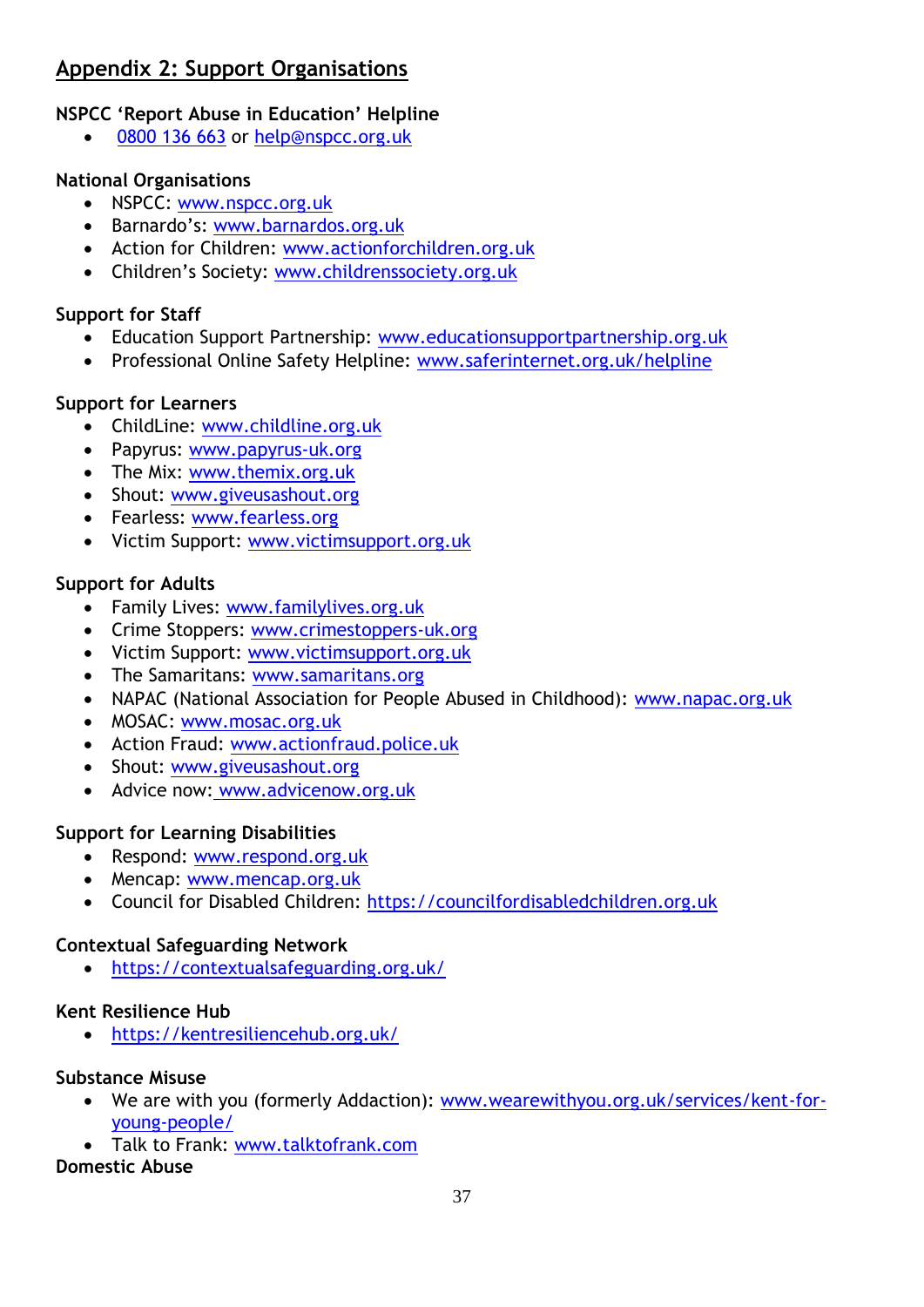- Domestic abuse services: [www.domesticabuseservices.org.uk](http://www.domesticabuseservices.org.uk/)
- Refuge: [www.refuge.org.uk](http://www.refuge.org.uk/)
- Women's Aid: [www.womensaid.org.uk](http://www.womensaid.org.uk/)
- Men's Advice Line: [www.mensadviceline.org.uk](http://www.mensadviceline.org.uk/)
- Mankind: [www.mankindcounselling.org.uk](http://www.mankindcounselling.org.uk/)
- National Domestic Abuse Helpline: [www.nationaldahelpline.org.uk](http://www.nationaldahelpline.org.uk/)
- Respect Phoneline: [https://respectphoneline.org.uk](https://respectphoneline.org.uk/)

#### **Criminal and Sexual Exploitation**

- National Crime Agency: [www.nationalcrimeagency.gov.uk/who-we-are](http://www.nationalcrimeagency.gov.uk/who-we-are)
- It's not okay: [www.itsnotokay.co.uk](http://www.itsnotokay.co.uk/)
- NWG Network: [www.nwgnetwork.org](http://www.nwgnetwork.org/)

#### **Honour Based Abuse**

- Forced Marriage Unit: [www.gov.uk/guidance/forced-marriage](http://www.gov.uk/guidance/forced-marriage)
- FGM Factsheet: [https://assets.publishing.service.gov.uk/government/uploads/system/uploads/attachme](https://assets.publishing.service.gov.uk/government/uploads/system/uploads/attachment_data/file/496415/6_1639_HO_SP_FGM_mandatory_reporting_Fact_sheet_Web.pdf) [nt\\_data/file/496415/6\\_1639\\_HO\\_SP\\_FGM\\_mandatory\\_reporting\\_Fact\\_sheet\\_Web.pdf](https://assets.publishing.service.gov.uk/government/uploads/system/uploads/attachment_data/file/496415/6_1639_HO_SP_FGM_mandatory_reporting_Fact_sheet_Web.pdf)
- Mandatory reporting of female genital mutilation: procedural information: [www.gov.uk/government/publications/mandatory-reporting-of-female-genital](http://www.gov.uk/government/publications/mandatory-reporting-of-female-genital-mutilation-procedural-information)[mutilation-procedural-information](http://www.gov.uk/government/publications/mandatory-reporting-of-female-genital-mutilation-procedural-information)

#### **Peer on Peer abuse, including bullying, sexual violence and harassment**

- Rape Crisis: [https://rapecrisis.org.uk](https://rapecrisis.org.uk/)
- Brook: [www.brook.org.uk](http://www.brook.org.uk/)
- Disrespect Nobody: [www.disrespectnobody.co.uk](http://www.disrespectnobody.co.uk/)
- Upskirting know your rights: [www.gov.uk/government/news/upskirting-know-your-rights](http://www.gov.uk/government/news/upskirting-know-your-rights)
- Lucy Faithfull Foundation: [www.lucyfaithfull.org.uk](http://www.lucyfaithfull.org.uk/)
- Stop it Now! [www.stopitnow.org.uk](http://www.stopitnow.org.uk/)
- Parents Protect: [www.parentsprotect.co.uk](http://www.parentsprotect.co.uk/)
- Anti-Bullying Alliance: [www.anti-bullyingalliance.org.uk](http://www.anti-bullyingalliance.org.uk/)
- Diana Award: [www.antibullyingpro.com/](http://www.antibullyingpro.com/)
- Bullying UK: [www.bullying.co.uk](http://www.bullying.co.uk/)
- Kidscape: [www.kidscape.org.uk](http://www.kidscape.org.uk/)

#### **Online Safety**

- CEOP: [www.ceop.police.uk](http://www.ceop.police.uk/)
- Internet Watch Foundation (IWF): [www.iwf.org.uk](http://www.iwf.org.uk/)
- Think U Know: [www.thinkuknow.co.uk](http://www.thinkuknow.co.uk/)
- Childnet: [www.childnet.com](http://www.childnet.com/)
- UK Safer Internet Centre: [www.saferinternet.org.uk](http://www.saferinternet.org.uk/)
- Report Harmful Content: [https://reportharmfulcontent.com](https://reportharmfulcontent.com/)
- Marie Collins Foundation: [www.mariecollinsfoundation.org.uk](http://www.mariecollinsfoundation.org.uk/)
- Internet Matters: [www.internetmatters.org](http://www.internetmatters.org/)
- NSPCC: [www.nspcc.org.uk/onlinesafety](http://www.nspcc.org.uk/onlinesafety) and [www.net-aware.org.uk](http://www.net-aware.org.uk/)
- Get Safe Online: [www.getsafeonline.org](https://www.getsafeonline.org/)
- Parents Protect: [www.parentsprotect.co.uk](http://www.parentsprotect.co.uk/)
- Cyber Choices: [https://nationalcrimeagency.gov.uk/what-we-do/crime-threats/cyber](https://nationalcrimeagency.gov.uk/what-we-do/crime-threats/cyber-crime/cyberchoices)[crime/cyberchoices](https://nationalcrimeagency.gov.uk/what-we-do/crime-threats/cyber-crime/cyberchoices)
- National Cyber Security Centre (NCSC): [www.ncsc.gov.uk](http://www.ncsc.gov.uk/)